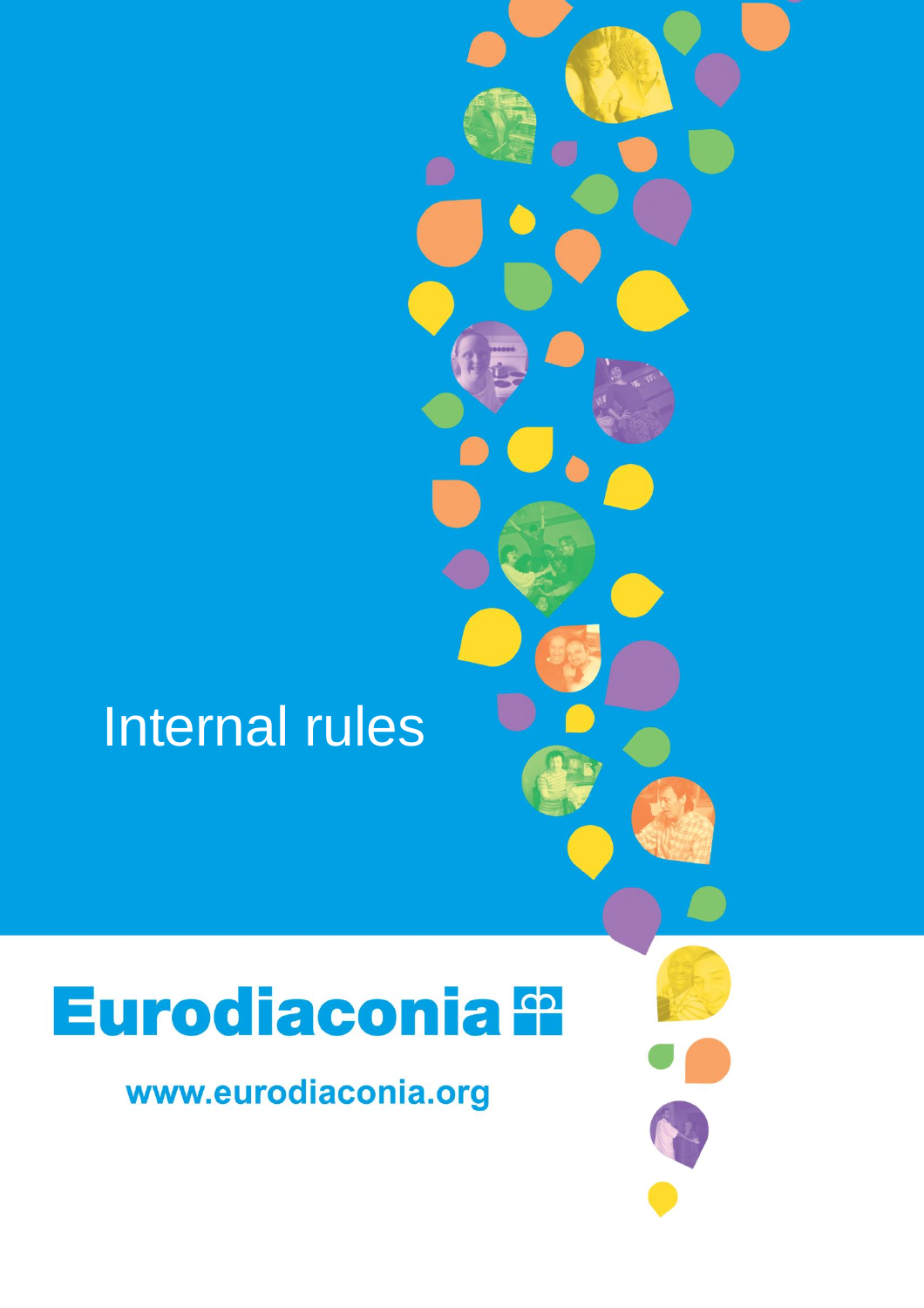



# **INTERNAL RULES**

### **Introduction**

*these Internal Rules are designed to support the day to day running of Eurodiaconia and to support the Supervisory Board and Secretary General in their work. They are to be read in conjunction with the Statutes of the Association.* 

*They were adopted by the Supervisory Board in April 2012 and presented to the Annual General Meeting of Eurodiaconia in June 2012.*

*Revised May 2013*

**Contents** 

- 1) Membership
- 2) Annual General Meeting
- 3) The Supervisory Board
- 4) Adoption of Policy Positions
- 5) Financial Issues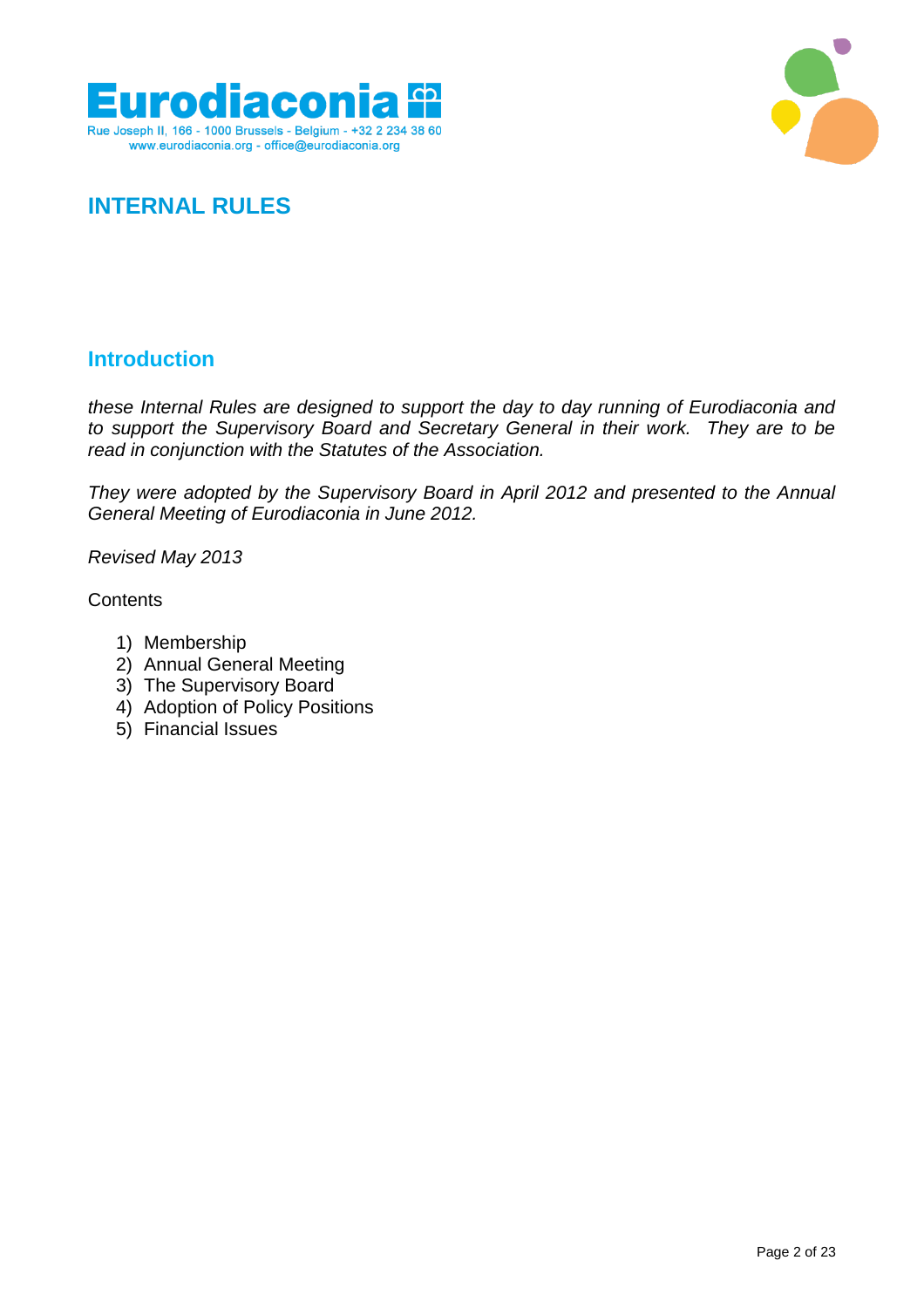



# **INTERNAL RULES**

### **Introduction**

*these Internal Rules are designed to support the day to day running of Eurodiaconia and to support the Supervisory Board and Secretary General in their work. They are to be read in conjunction with the Statutes of the Association.* 

*They were adopted by the Supervisory Board in April 2012 and presented to the Annual General Meeting of Eurodiaconia in June 2012.*

*Updated May 2013*

**Contents** 

- 6) Membership
- 7) Annual General Meeting
- 8) The Supervisory Board
- 9) Adoption of Policy Positions
- 10)Financial Issues
- 11)Secretary General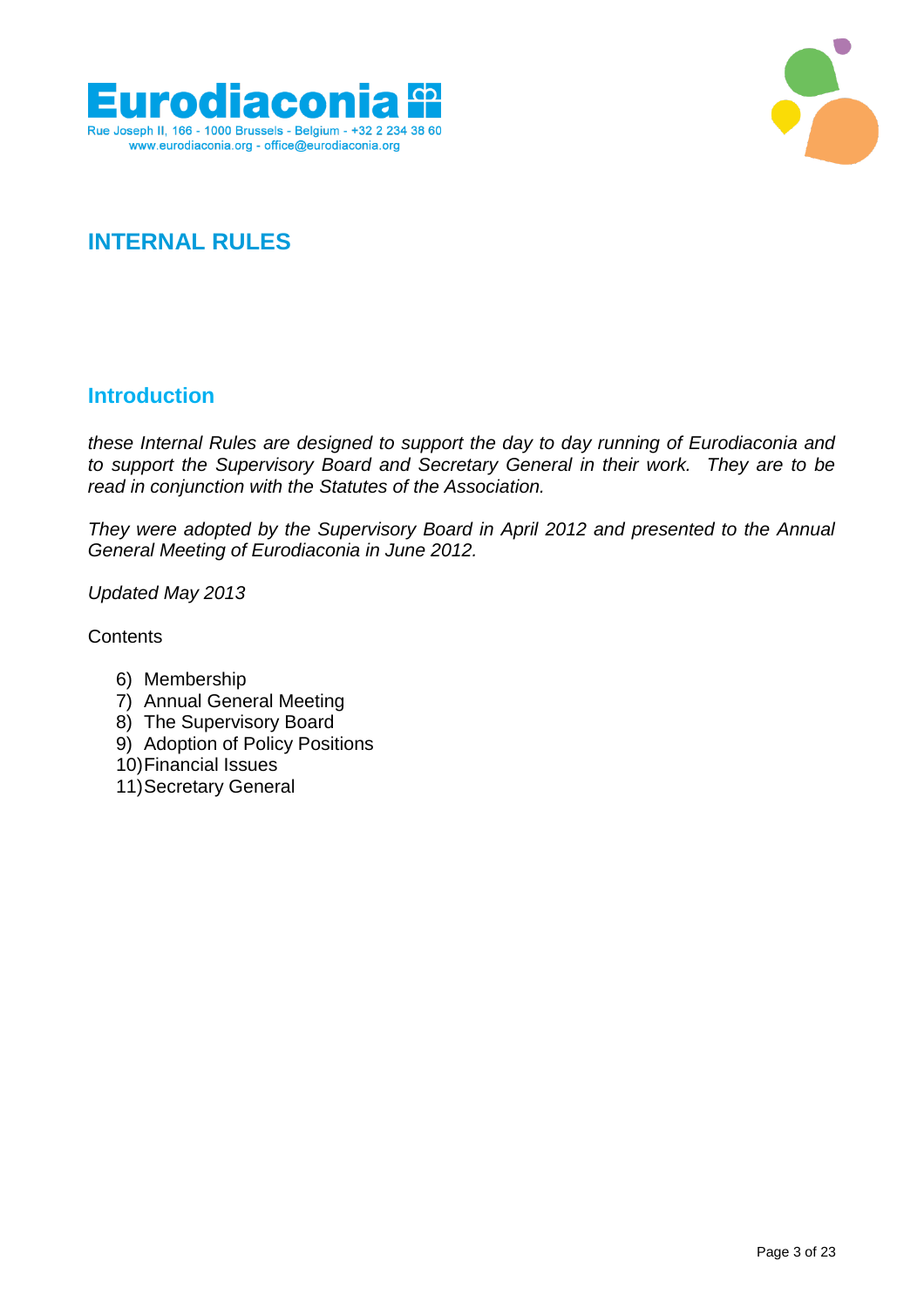



### **1 Membership**

The membership of Eurodiaconia is drawn from:

- a) National and European diaconal associations of professionals and volunteers
- b) National and European diaconal, professional organizations with a European vocation such as any single agency in any sector (statutory/non-statutory, voluntary/private)

c) Churches and church organizations which are concerned by the diaconal dimension of the life of the Church. $<sup>1</sup>$ </sup>

With regards to which Churches and church organizations may apply for membership, Eurodiaconia shall be principally guided by the membership of the Conference of European Churches. However, where an application for membership is received from a church or church organization not connected to a member of the Conference of European Churches then the Board shall consider such applications on a case by case basis.

If a member or an already existing member of Eurodiaconia, e.g. an organisation currently represented in a federal, associative or umbrella structure, wishes to become an individual member of Eurodiaconia then the already existing member must give their permission for the new member in line with Article 6.2 of the Statutes.

The Supervisory Board and Secretariat shall familiarize themselves with the work of potential new members by a number of means which may include visits, gathering information and encouraging their participation as guests at appropriate events and meetings, at their own expense.<sup>2</sup>

### *Applying for Membership*

Membership applications should be made by interested organizations on the published membership application form. As well as adhering to the principles of membership as laid down in Article 6 of the Statutes the Supervisory Board may also take into account the following base line standards when assessing applications for membership:

- $\checkmark$  Faith Basis
- Action
- V Structure<br>V Governoz
- Governance
- $\checkmark$  Finance
- Representivity

 $\overline{\phantom{a}}$ 

<sup>1</sup> *Statutes Article 6*

<sup>2</sup> *Based on statement on Membership Agreed at the Supervisory Board Meeting 7 – 8 December 2009*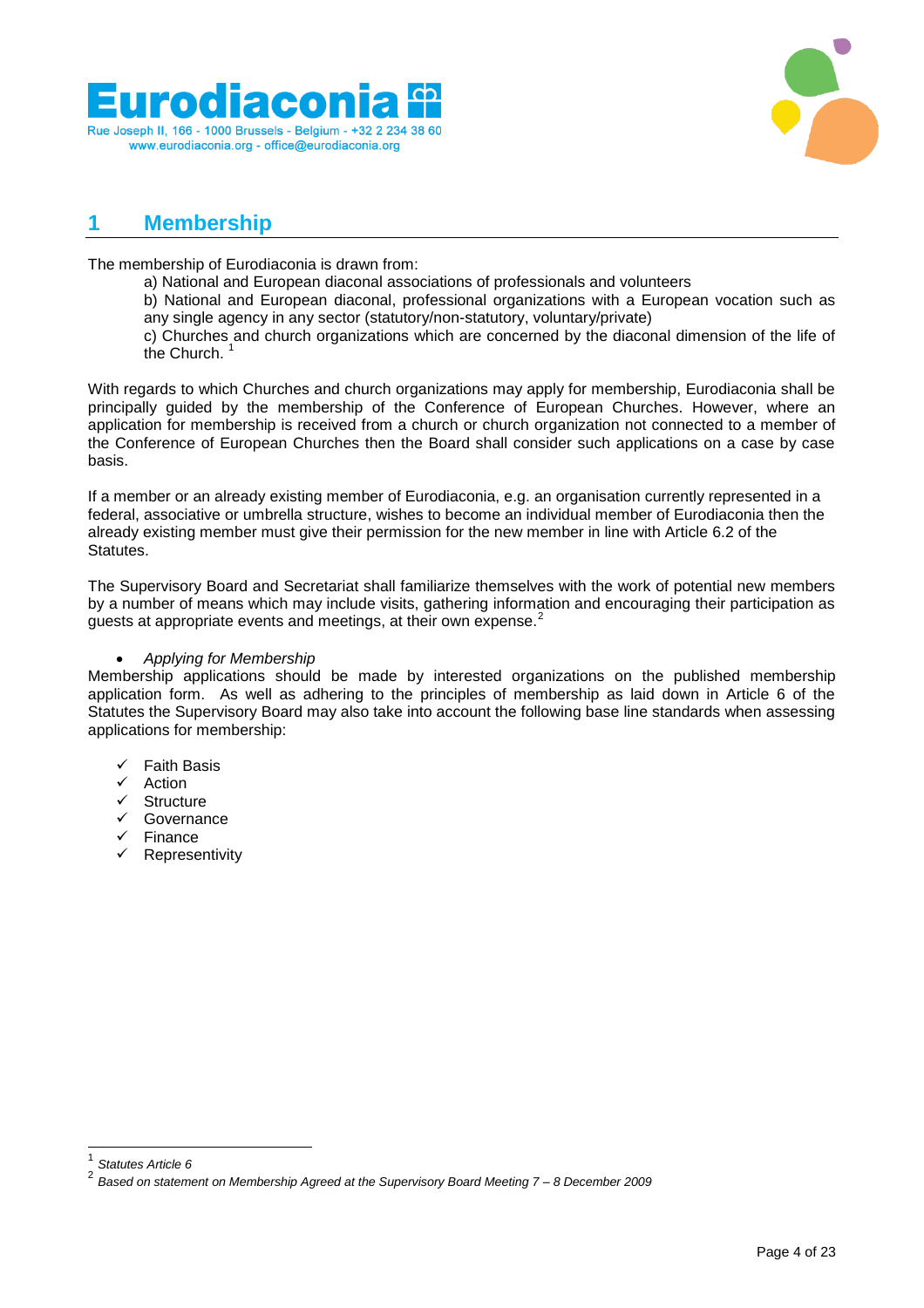



| for<br>Areas       | <b>Possible areas of interest</b>                                                                                                                                                                                                                                                                 | Standard to be met                                                                                                                                                                                                                                                            |
|--------------------|---------------------------------------------------------------------------------------------------------------------------------------------------------------------------------------------------------------------------------------------------------------------------------------------------|-------------------------------------------------------------------------------------------------------------------------------------------------------------------------------------------------------------------------------------------------------------------------------|
| <b>Standards</b>   |                                                                                                                                                                                                                                                                                                   |                                                                                                                                                                                                                                                                               |
| Governance         | How are decisions taken, is there a board? Is it<br>elected/selected fairly and democratically                                                                                                                                                                                                    | Clear<br>governance<br>evidenced<br>through<br>documents such as legal<br>registration,<br>updated<br>statutes<br>charter,<br>or<br>organigramme.                                                                                                                             |
| <b>Faith Basis</b> | Is the organization recognizable as a Christian<br>organization or with a Christian basis?<br>How<br>does this show in the work of the organization?<br>Do they have an affiliation or relationship with a<br>recognized Christian body or Church as per the<br>membership statement?             | Evidence<br>Christian<br>οf<br>basis through statements<br>of the organization e.g.<br>vision/mission statement,<br>along<br>statutes<br>with<br>evidence of relationship<br>with Christian body or<br>Church.                                                                |
| <b>Structure</b>   | How is the organization structured, does this<br>allow for participation of stakeholders from<br>throughout the applicable area? Are there paid<br>staff, a national or regional coordinating office?                                                                                             | Evidence<br>of<br>well-run<br>organization through the<br>roles of paid staff and<br>volunteers (normally either<br>staff<br>all<br>paid<br>with<br>volunteers in minor roles<br>or a balance of paid staff<br>and volunteers but with<br>clear<br>management<br>structures). |
| Finance            | Is the organization financially secure? Can it<br>pay fees? Is funding from partners guaranteed<br>for several years?                                                                                                                                                                             | Financial statements for<br>preceding 2 years<br>and<br>budgets for current and<br>next 2 years.<br>Balance<br>sheet for preceding years.                                                                                                                                     |
| Action             | Does the organization provide a range of<br>services or specialize in a particular area?<br>Does the scope of the action fit into the general<br>work of Eurodiaconia; can this organization find<br>its place in Eurodiaconia?                                                                   | Annual<br>report,<br>other<br>materials                                                                                                                                                                                                                                       |
| Representivity     | Is the organization recognized on a national or<br>regional level for the work they do. Do they<br>have partnerships or contracts with others? Are<br>they part of any umbrella networks in the field of<br>social services or social justice? Do peers<br>recognize the organization positively? | Information<br>on<br>partnerships                                                                                                                                                                                                                                             |

*Responsibilities of Members*

It is the responsibility and privilege of all Members to

- $\checkmark$  Maintain the base line standard of Membership as laid down in the Statutes and Internal Rules
- $\checkmark$  Take part in meetings such as the Annual General Meeting and contribute to the fulfilling of the responsibilities of the AGM.
- $\checkmark$  Contribute to the formulation of the policy of Eurodiaconia and share in its business
- $\checkmark$  Where appropriate nominate persons to serve on the Supervisory Board
- $\checkmark$  Make a financial contribution (membership fee) to the work of Eurodiaconia as laid down in the **Statutes**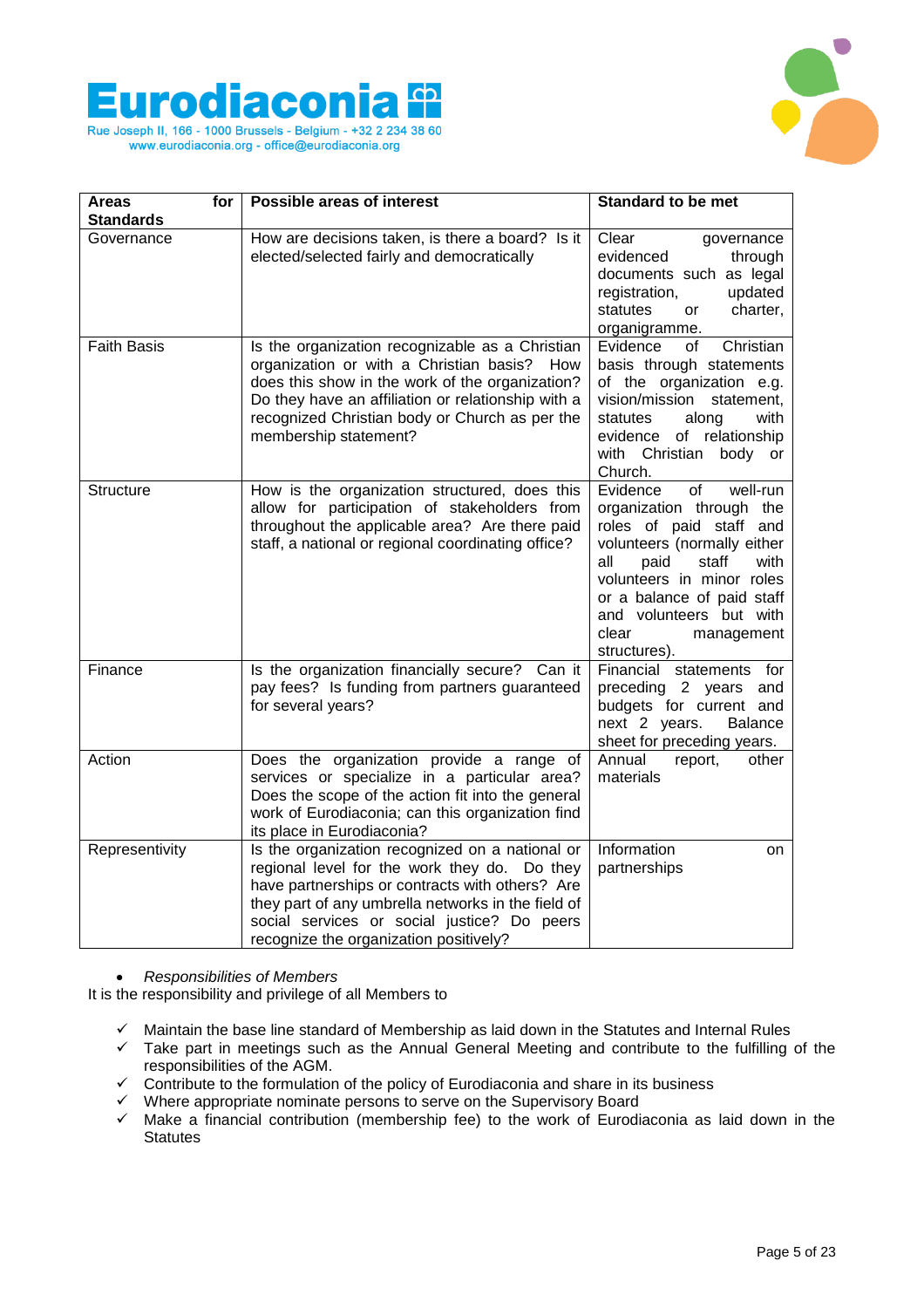



### **2 The Annual General Meeting**

The Annual General Meeting shall be held in accordance with the provisions laid down in Articles 10, 11 and 12 of the Statutes.

It shall be hosted by a Member of Eurodiaconia following an open call inviting members to propose their candidacy to host the AGM. Guidelines for hosting an AGM shall be provided to all members for utmost transparency and are attached to this document as Annex 1.

The Call for hosting an AGM should be sent to all members in January of Year N-1<sup>3</sup>. Offers to host will be considered at the Spring Supervisory Board meeting and announced at the next AGM.

When considering bids to host the AGM the Supervisory Board will take into account many factors including capacity, previous experience of hosting international events, location and ease of arrival/departure, cost of travel, cost of accommodation, cost of renting of rooms and equipment and geographical diversity of hosts.

Only Members of Eurodiaconia may host an AGM. Where the membership of Eurodiaconia is a national platform/association/Federation the bid to host the AGM must come from the formal national member. However, that member may devolve the practical organisation of the AGM to one of its members.

Participation in the AGM is not limited for Eurodiaconia Members. Members may send as many delegates as they wish. However, as stated in the Statutes, only one vote is allocated to each Member.<sup>4</sup>

Members must inform the Secretary General, at the latest by the opening session of the AGM, who holds the official voting mandate of a Eurodiaconia Member. This should be done using the form circulated in advance by the Secretariat.

Members who are unable to attend the AGM may give a proxy vote to another Member. This must be communicated in writing to the Secretary General by the opening session of the AGM. No Member may hold more than two votes including their own.

*Procedures at the Annual General Meeting*

o General

The Annual General Meeting shall be chaired in accordance with the provisions in Article 10.3 of the Statutes.

The Supervisory Board shall also propose tellers for the duration of the AGM.

A Roll Call of all Member's shall be taken at the Opening Session to record all Members in attendance at AGM.

The AGM Chairperson shall decide on any point not covered in these Rules of Procedures.

o Voting

Voting takes place in sessions at designated times throughout the Annual General Meeting and can be done by

- electronic voting
- raising of voting cards
- $\checkmark$  paper (secret) ballot

However when the vote concerns the matters as noted in Article 11.4 of the Statutes then a secret ballot shall be held. Members may call for a secret ballot at any time. In all instances, Members can choose to

l *<sup>3</sup> E.g. if the AGM is to be held in 2014 then the call for hosting should be sent in January 2013*

*<sup>4</sup> Article 10 Statutes.*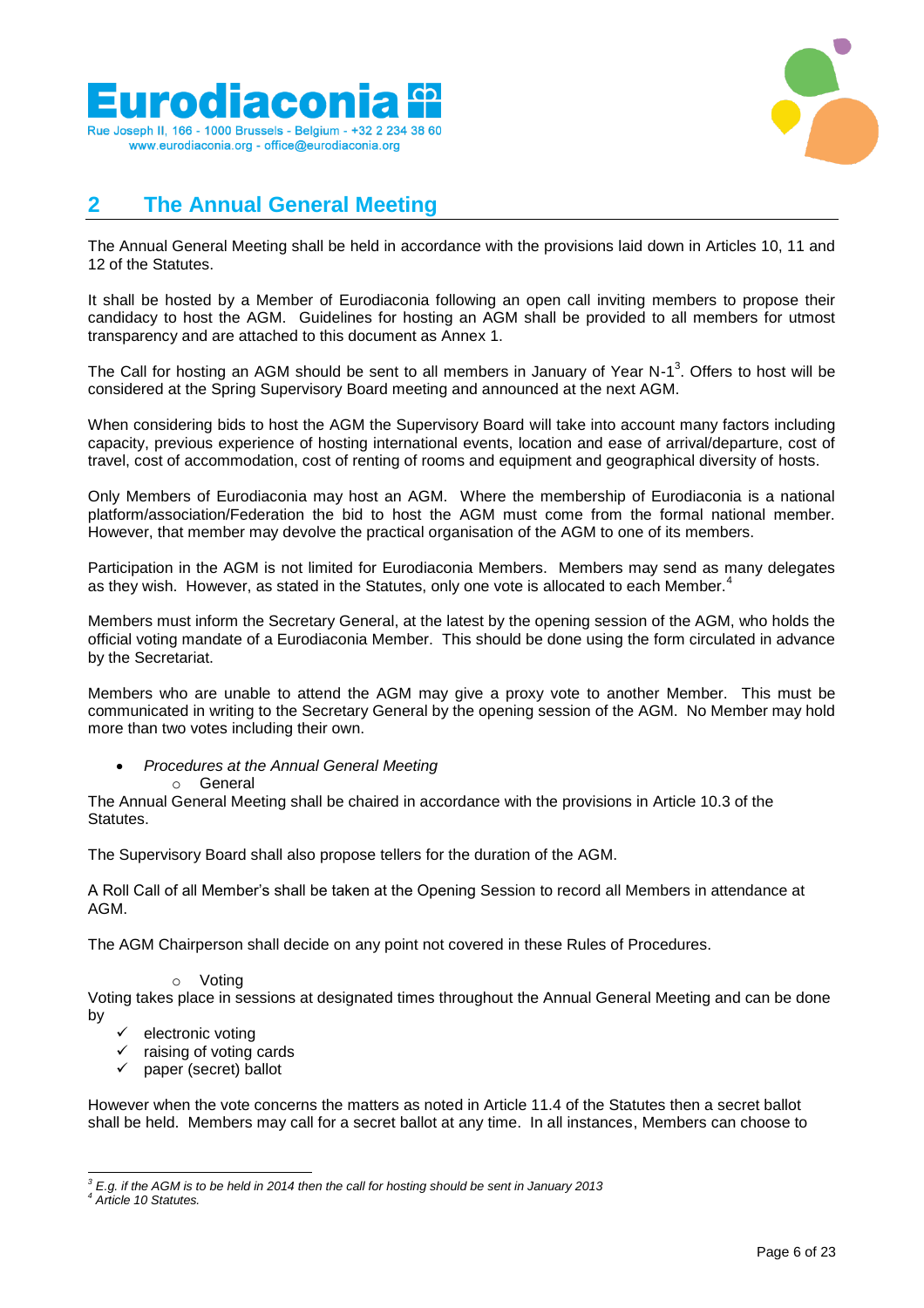



vote for a proposal, against a proposal or abstain. Abstentions shall not be taken into account in the vote as noted in Article 11.4 of the Statutes.

The Voting Strength shall be the total number of Members with delegates registered at the AGM, eligible to vote, and present in the room at the start of each voting session as established by the Tellers. It is reported to the AGM by the session chairperson.

For the Supervisory Board elections, the method of voting is as follows:

Each voting round requires Members to vote for their preferred candidates based on the number of vacancies available. For example, if 5 vacancies are available then Members should vote for 5 candidates. If the number of votes are not equal to the number of vacancies then that members vote will be invalid for that particular round.

If there is a tie for the final vacant place on the Supervisory Board then a second vote shall be held between the tied candidates.

- *Motions and Amendments at the Annual General Meeting*
- $\checkmark$  A Proposed Motion is a suggested proposal, (usually written in the pre-AGM papers) that is open for discussion by the AGM.
- $\checkmark$  A Motion is a proposal that has been moved and seconded, to be voted on by the AGM.
- $\checkmark$  A Proposed Amendment is a suggested change in a Motion.
- $\checkmark$  An Amendment is a change in a Motion, which has been moved and seconded.

Proposed Motions shall normally be presented by the Supervisory Board and shall be concerned with the powers and responsibilities of the AGM as laid down in Article 12 of the Statutes. Members of Eurodiaconia may also present proposed motions but these must be received six weeks in advance of the opening of the AGM by the Secretary General so as to allow for preparation of documents and circulation to all members. The Supervisory Board shall circulate all Proposed Motions to the AGM at least 4 weeks before the opening of the AGM.

The Supervisory Board has the right to propose motions. Other proposers and seconders must be Member Organizations of Eurodiaconia.

A Proposed Motion must be concerned with and related to the Eurodiaconia's objectives, or an issue on which the proposer considers Eurodiaconia should express an opinion. A Proposed Motion that does not comply with this requirement shall not be submitted to the Annual General Meeting.

All Proposed Motions and Proposed Amendments must have a Seconder at the moment of presenting the motion or amendment to the AGM.

All Proposed motions shall be presented to the Annual General Meeting on the first day. Members may ask questions on each motion and indicate if they wish to propose an amendment. If amendments are to be proposed then the proposer is asked to provide the Secretariat with a written version of the amendment at the end of the opening session along with the names of the proposer and seconder of the amendment. The Secretariat shall then circulate a copy of all amendments received to all delegates of the AGM for their consideration and notification shall be given of when the voting session on the proposed motion and amendment shall be held.

Amendments to proposed motions can only be submitted on the first day of the AGM by the published deadline and shall not be accepted after this point. Any proposed motions where amendments are not proposed shall be voted on in the opening session of the AGM.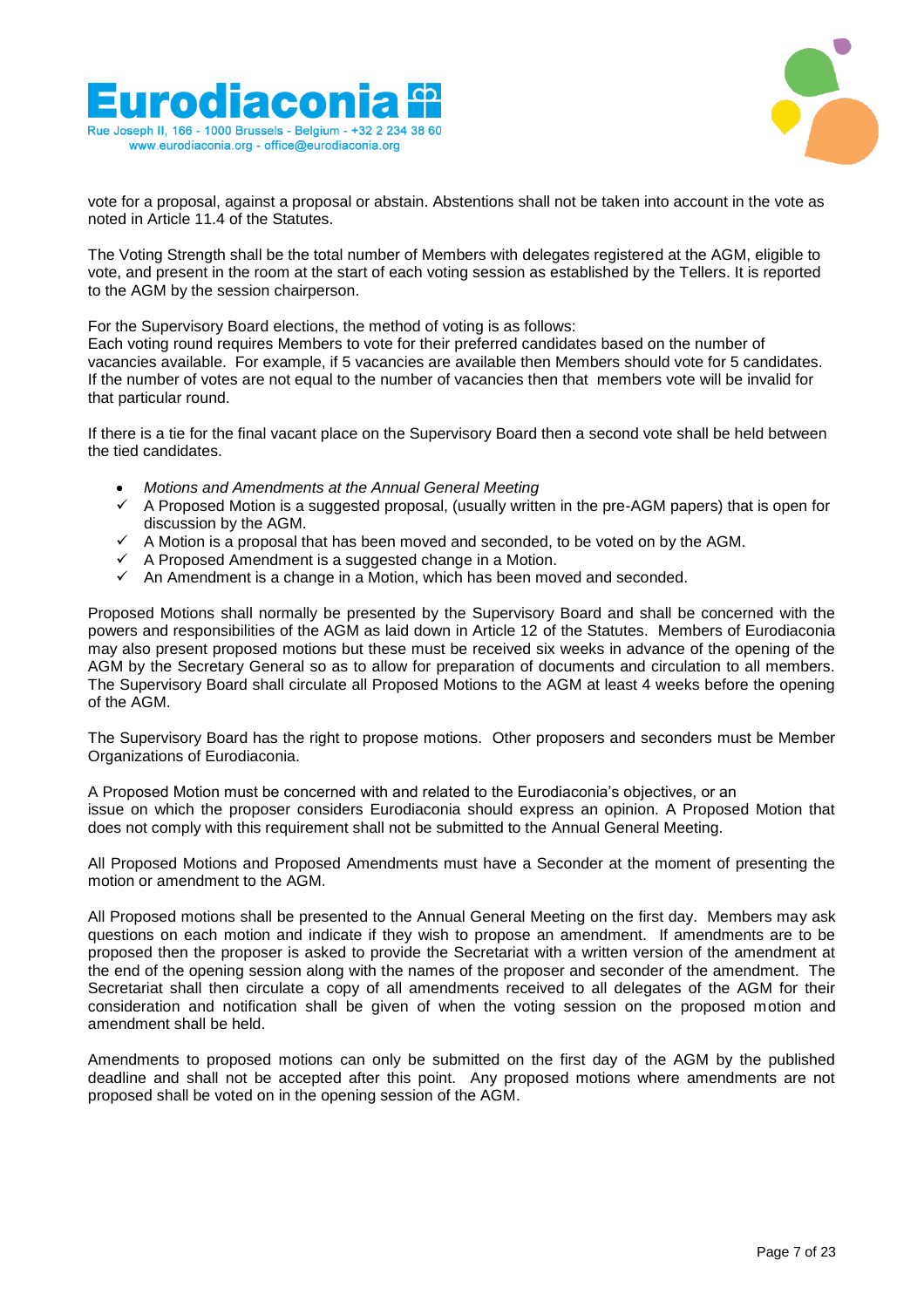



### **3 The Supervisory Board**

The Supervisory Board is elected by the Annual General Meeting in line with the provisions laid out in Article 12 of the Statutes and works to fulfill its responsibilities under Articles 13 and 14 of the Statutes.

When vacancies occur on the Supervisory Board then a call for nominations to fill those places shall be sent by the Secretary General a minimum of ten weeks before the opening session of the AGM and all nominations received must be sent four weeks before the opening session of the AGM. Where no nominations have been received by the published deadline then the nomination process may be extended by decision of the Supervisory Board as till such time as the needed number of candidates has been received.

In countries where there is more than one member of Eurodiaconia all members in that country are strongly encouraged to work together to propose nominations to fill vacancies on the Supervisory Board.

Candidacies for the Supervisory Board must be submitted in the manner requested by the call for nominations. Members that have sent incomplete nominations shall be contacted by the Secretary General immediately after the published deadline and asked to complete the nomination within one week. Incomplete nominations shall be published but with a note explaining the lack of required information.

All candidates shall have the opportunity to present themselves to the AGM prior to the voting session.

The term of office of a Supervisory Board member commences immediately after the close of the Annual General Meeting at which they were elected and ends at the close of the AGM four years later. However, this does not prevent a member of the Supervisory Board choosing through resignation to end their mandate early.

As per the provisions of Article 13.2 of the Statues the Board shall elect a Chairman, Vice Chairman and a Financial Advisor.

### *Chairman*

The Chairman shall be responsible for

- $\checkmark$  Chairing meetings of the Board and leading its deliberations  $\checkmark$  Chairing the Annual General Meeting on the annual of the
- Chairing the Annual General Meeting on the approval of the Delegates
- In partnership with the Secretary General serve as a spokesperson for the Association<br>In Supervise and support the Secretary General and annraise his/her work at least once r
- Supervise and support the Secretary General and appraise his/her work at least once per year.<br>  $\checkmark$  Carry out the normal duties of a Board Member as presented in Article 14 of the Statutes
- Carry out the normal duties of a Board Member as presented in Article 14 of the Statutes.

### *Vice Chairman*

The Vice Chairman shall be responsible for

- $\checkmark$  Chairing meetings in the absence of the Chairman
- $\checkmark$  Execute the responsibilities of the Chairman when he/she is not able to do so
- $\checkmark$  Any other duties as may be requested by the Chairman
- $\checkmark$  Carry out the normal duties of a Board Member as presented in Article 14 of the Statutes.

### *Financial Advisor*

The Financial Advisor shall be responsible for

- $\checkmark$  Working with the Chairman and the Secretary General to ensure the Associations finances are well managed and audited and incorporated in the Annual Report of the Association.
- $\checkmark$  Carry out the normal duties of a Board Member as presented in Article 14 of the Statutes.

A profile of Eurodiaconia Supervisory Board Members is attached to these Internal Rules as Annex 2.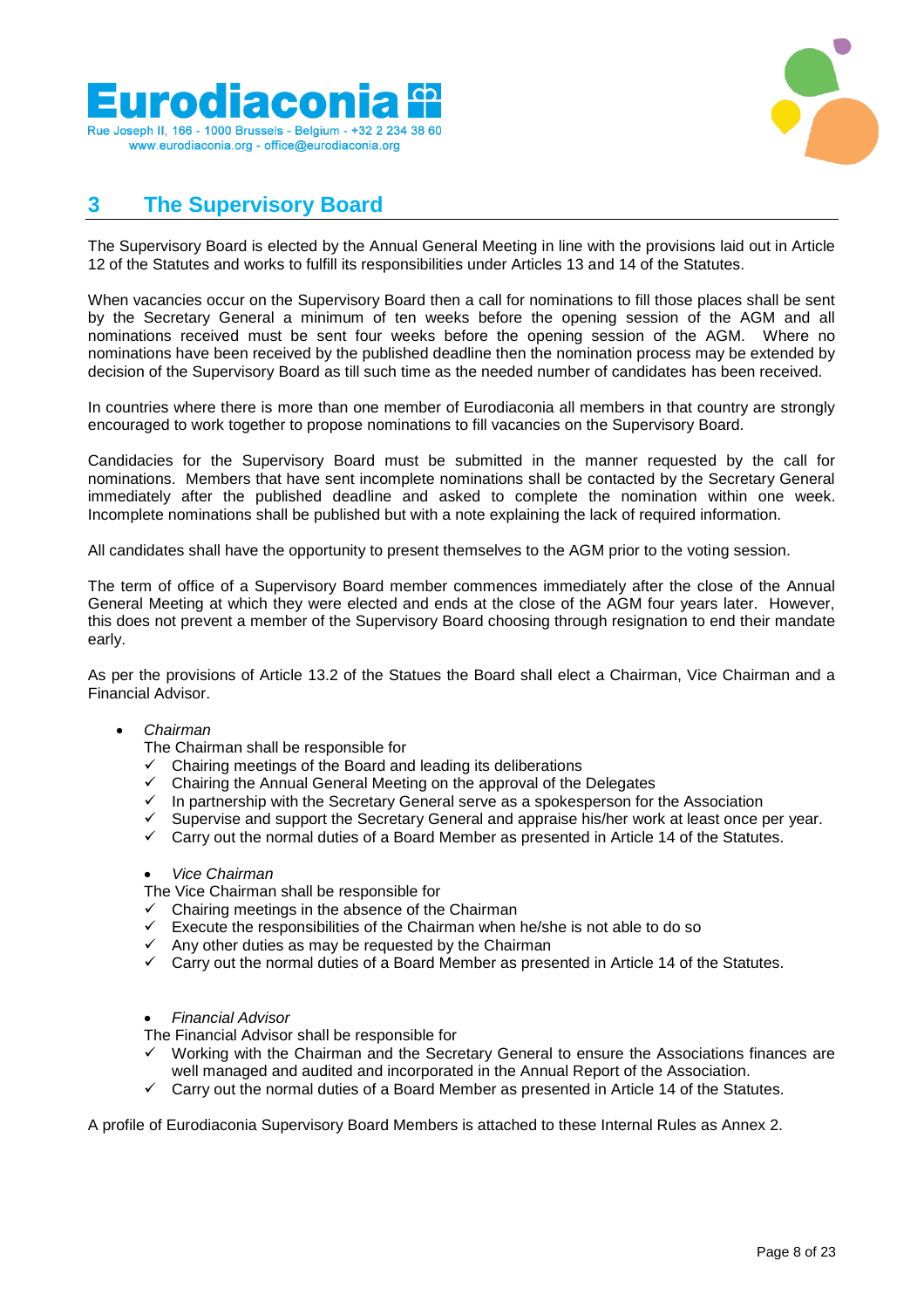



## **4 Adoption of Policy Positions**

Eurodiaconia holds a number policy positions on key issues for the Membership. In order to ensure that the adoption of policy positions is as open and transparent as possible and that all members have the possibility to participate in the process on the basis of their own interests a process has been adopted to allow this to be done:

- Initiation
	- Based on member's interests and needs, as identified at the AGM or any other process, plus an environmental scan of the European institutional agenda, the development of specific policy papers should be identified in each year's work plan. As the operational plan is agreed by the Supervisory Board there shall be agreement that specific topics should be worked on.
- Development

Secretariat staff should start to develop the content of the paper and provide a basic outline of the topic and any previous opinion delivered by Eurodiaconia.

**Consultation** 

There will be three consultation possibilities. Once a decision has been taken to start a policy paper a message should be sent to all members, through E-news, informing them of this and inviting them to contribute to its development by sending opinion or examples of work. Secondly, where appropriate, networks/other working structures will be involved either virtually or in person and asked to contribute based on the challenges they see with the topic, the needs of the topic for wider society, the specific needs that need to be addressed by decision makers, what their organization is doing to address the topic and what the diaconal motivation and/or praxis is. This will then be used for the paper.

As a policy paper develops, a group may be asked to comment on it depending on its level of knowledge and engagement in a particular topic. Finally, when a near to last draft is produced, it will be sent by formal consultation to all members through the identified member contacts. Members will have 20 days to review and respond to the document and most importantly raise any concerns. No comment will be taken to be implicit agreement.

The consultation period should allow enough time for the receipt of contributions and time to integrate and discuss where necessary differing contributions. Where there are serious objections from a minority or where there are seriously contrasting opinions the Secretary General should assist the Policy Officers in trying to resolve them.

Agreement

Policy papers shall be presented to the Supervisory Board by the Secretary General for approval. Proposed policies should be circulated to the Board in advance to allow time for their reading of the documents. If a policy is approved by the board then this should be noted on the document for future reference. If a policy is not approved by the Board then a clear indication should be given of the improvements needed so that this can be done by the secretariat.

Dissemination

Approved policies should be sent to all members with supporting materials. Supporting materials should consist of other documents or responses Eurodiaconia has developed on the topic, definitions of concepts relating to the topic, any other useful documentation and links to other organizations and perhaps most importantly, a document on how to use the policy which should give suggestions on communication, advocacy and discussion. Where possible and effective, examples of members work on a topic could be included.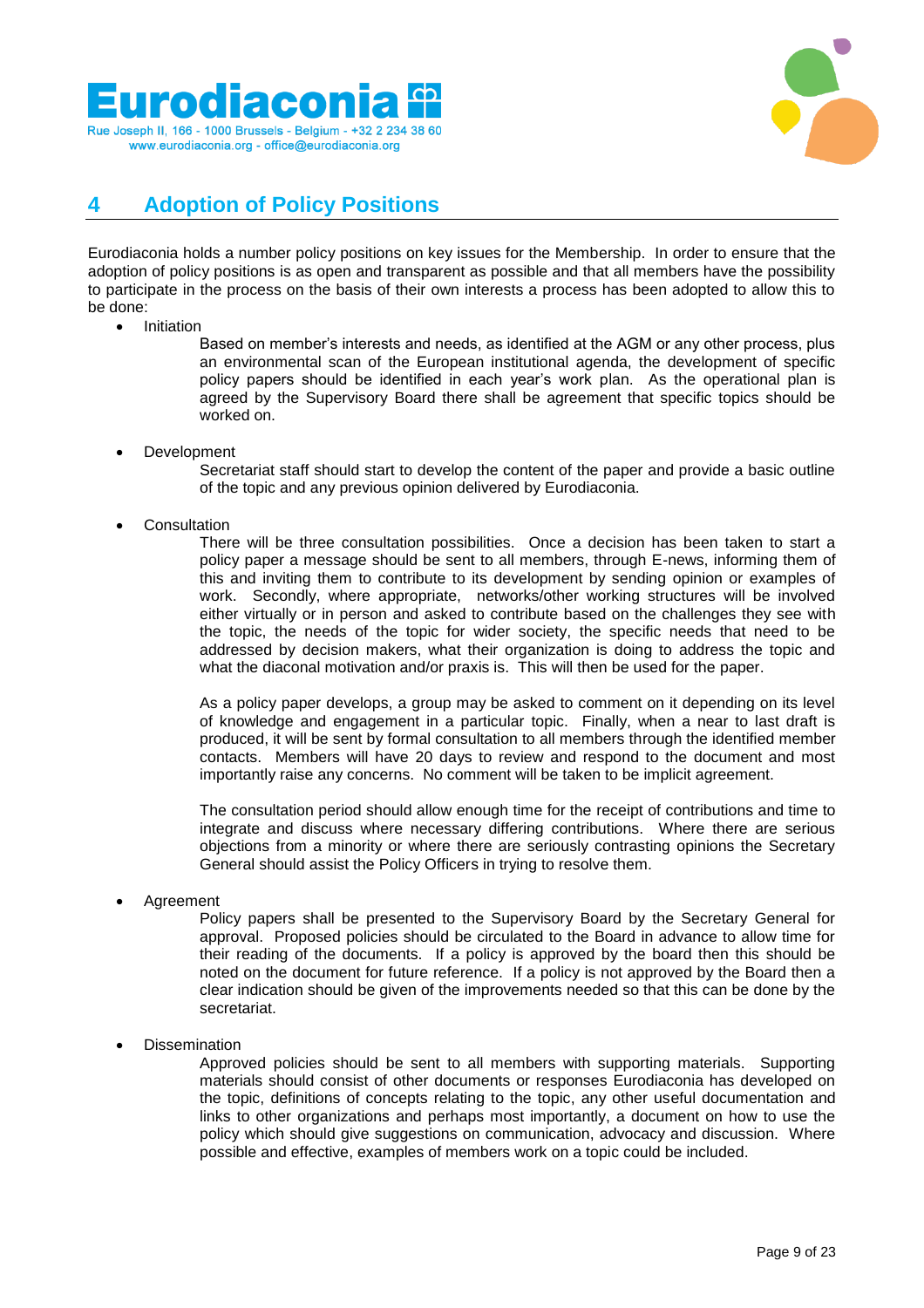



• Advocacy

When a policy is developed it should be an active, living document which is used as a basis for advocacy work. Therefore each policy should have an accompanying advocacy plan which identifies how the recommendations identified are to be promoted at European and national level. This should link to the 'How to Use this Document'.

• Monitoring and Evaluation

Generally, a policy paper should be reviewed no later than two years after its adoption by the Supervisory Board but policy officers should be alert to political developments earlier than this that may affect the policy.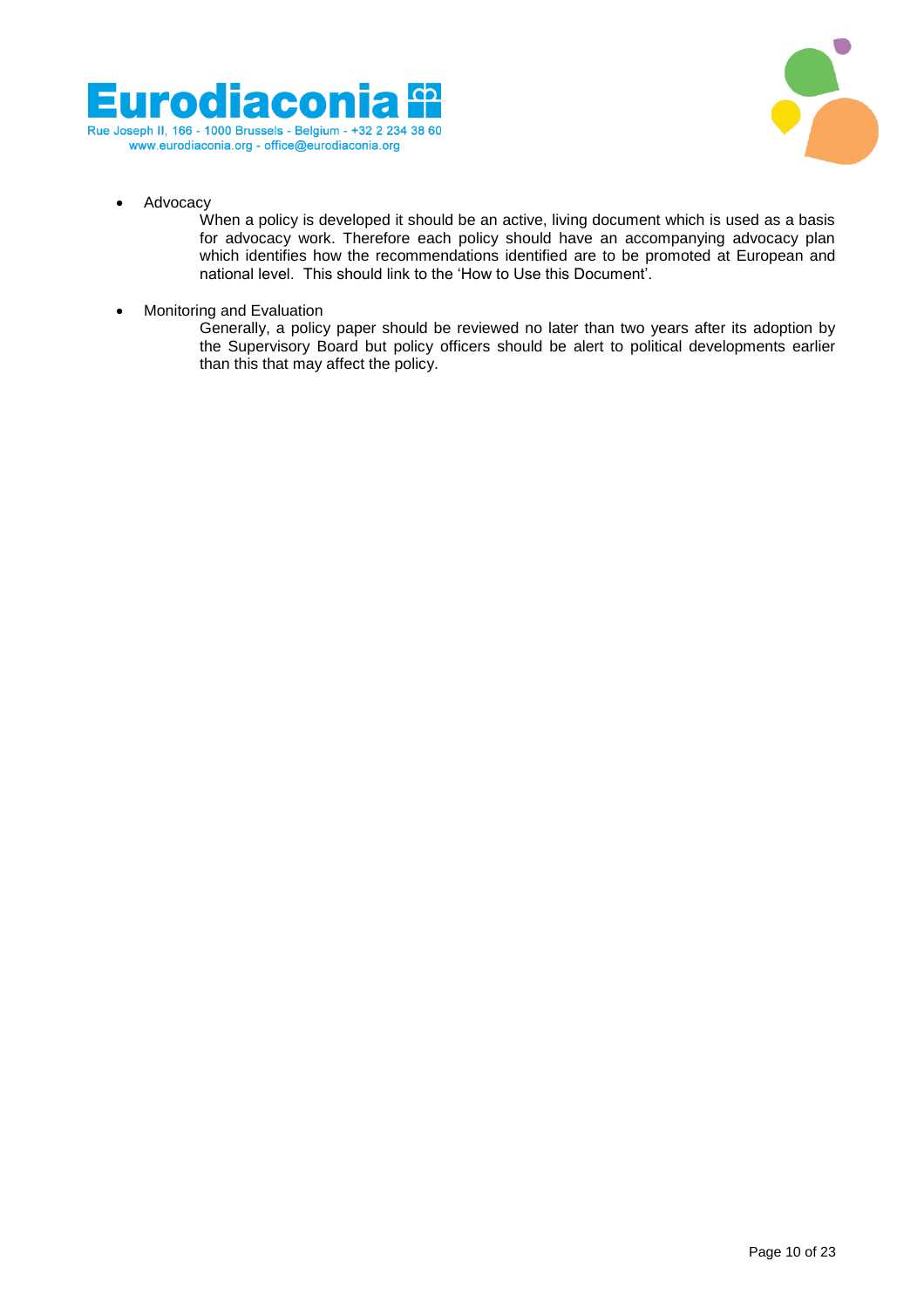



### **5 Financial Issues**

Bank Accounts may be opened in the name of Eurodiaconia on the approval of the Supervisory Board.

Account signatories shall be at the discretion of the Secretary General but may include in normal circumstances the:

- Secretary General
- Communications and Network Officer
- Finance Officer

For all payments whether done manually or electronically two signatures/authorization must be provided.

For any investment in capital expenditure over 1000 euros approval must be received from 2 out of 3 of the Chairman, Vice Chairman and Financial Advisor in written form (email shall suffice) before a purchase can be made.

For any expenditure over 10 000 euros in a single transaction or purchase (with the exception of salary payments and social security charges) the Secretary General must receive written permission (email shall suffice) for the expenditure from 2 out of 3 of the Chairman, Vice Chairman and Financial Advisor.

Although the Secretary General is responsible for the daily management of the Association and may bind the Association through the signing of all acts as per Article 15 of the Statutes the Secretary General cannot agree loans, incur debts or initiate legal proceedings without the explicit agreement of two thirds of the Supervisory Board.

Additionally, if there is perceived or actual risk in any management decisions concerning finance then the Secretary General should confer with the Financial Advisor and/or the Chair of the Supervisory Board.

In the event of any concerns regarding the use of monies in a way that is contrary to the statutes, vision, mission and operational plans of Eurodiaconia or where there is no justification for expenditure and such lack of justification raises concerns as to the legitimacy of the expense then the following action should be taken:

- 1) If appropriate, the Finance Officer or other member of staff as needed addresses the issues with the Secretary General and seeks a resolution.
- 2) If no resolution is possible or where the issue concerns the Secretary General then the Finance Officer should inform the Financial Advisor (as treasurer) and the Chairperson of the Supervisory Board (as employer). The Financial Officer should provide whatsoever information and document is required in order for the designated members of the Board to investigate the matter and take whatever action is needed.

None of the above should contradict the established grievance and disciplinary procedures as stated in the Staff Handbook/Réglementation de Travail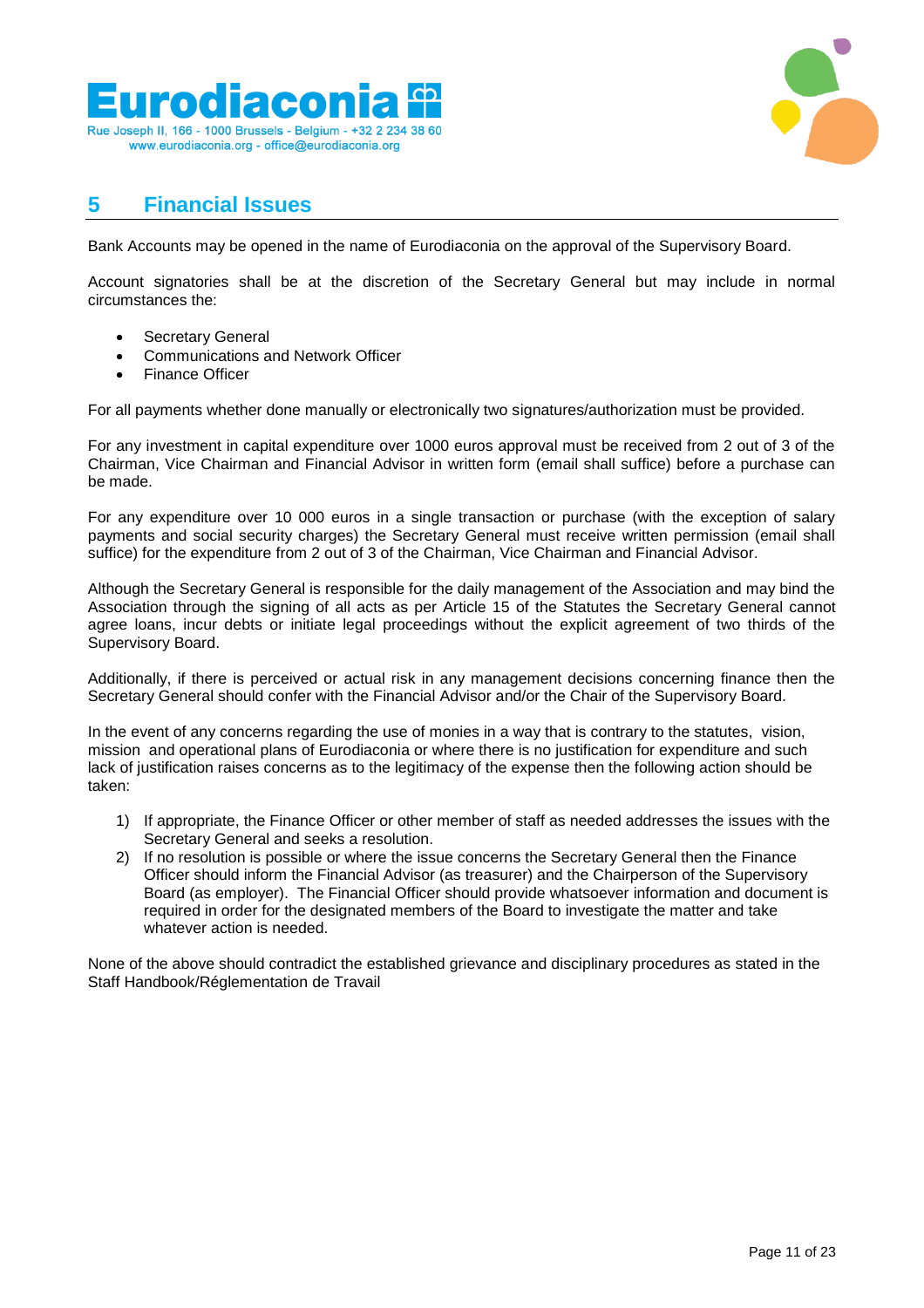



### **6) Secretary General**

### *The Secretary General*

The Secretary General is appointed by the Supervisory Board to be in charge of Eurodiaconia's daily management. Only the Secretary General may bind the Association or represent the Association in litigation as per the stipulations in Article 15 of the Eurodiaconia statutes. The Secretary General works according to the following agreed Guidelines:

### *Functions of the Secretary General*

- 1. Represent Eurodiaconia in all areas appropriate to the activities and working environments of the organization within the framework of the decisions of the Annual General Meeting and under supervision of the Supervisory Board
- 2. Liaise and foster relationships with partner organizations.
- 3. Act as executive secretary to the Supervisory Board
- 4. Prepare and authorize such policy or consultative documents as are required to further the aims of Eurodiaconia.
- 5. To manage the finances of the organization and ensure good financial governance through preparation of budgets and accounts.
- 6. To supervise staff and to ensure compliance with employment law, Eurodiaconia employment policies and standards for performance management, discipline and grievance, complaints and recruitment and retention.
- 7. To develop the strategic plan of the organization in cooperation with the Board and implement the strategic plan according to the decision of the Annual General Meeting
- 8. To organize an annual conference/AGM
- 9. To promote membership and ensure that the wishes and needs of member organizations are heard and communicated to?
- 10. To ensure that all membership user services are delivered promptly and are of good quality
- 11. To seek, plan and undertake such projects as link to the strategic plan
- 12. To maintain and develop lobbying and advisory services within the EU
- 13. To ensure the provision of information services and web based resource center
- 14. To actively seek and secure appropriate funding sources
- 15. To ensure that the image of Eurodiaconia is relevant and visible, and that the function and scope of the organization are understood and acknowledged
- 16. To ensure that members are kept aware of key issues concerning either Eurodiaconia or the general sector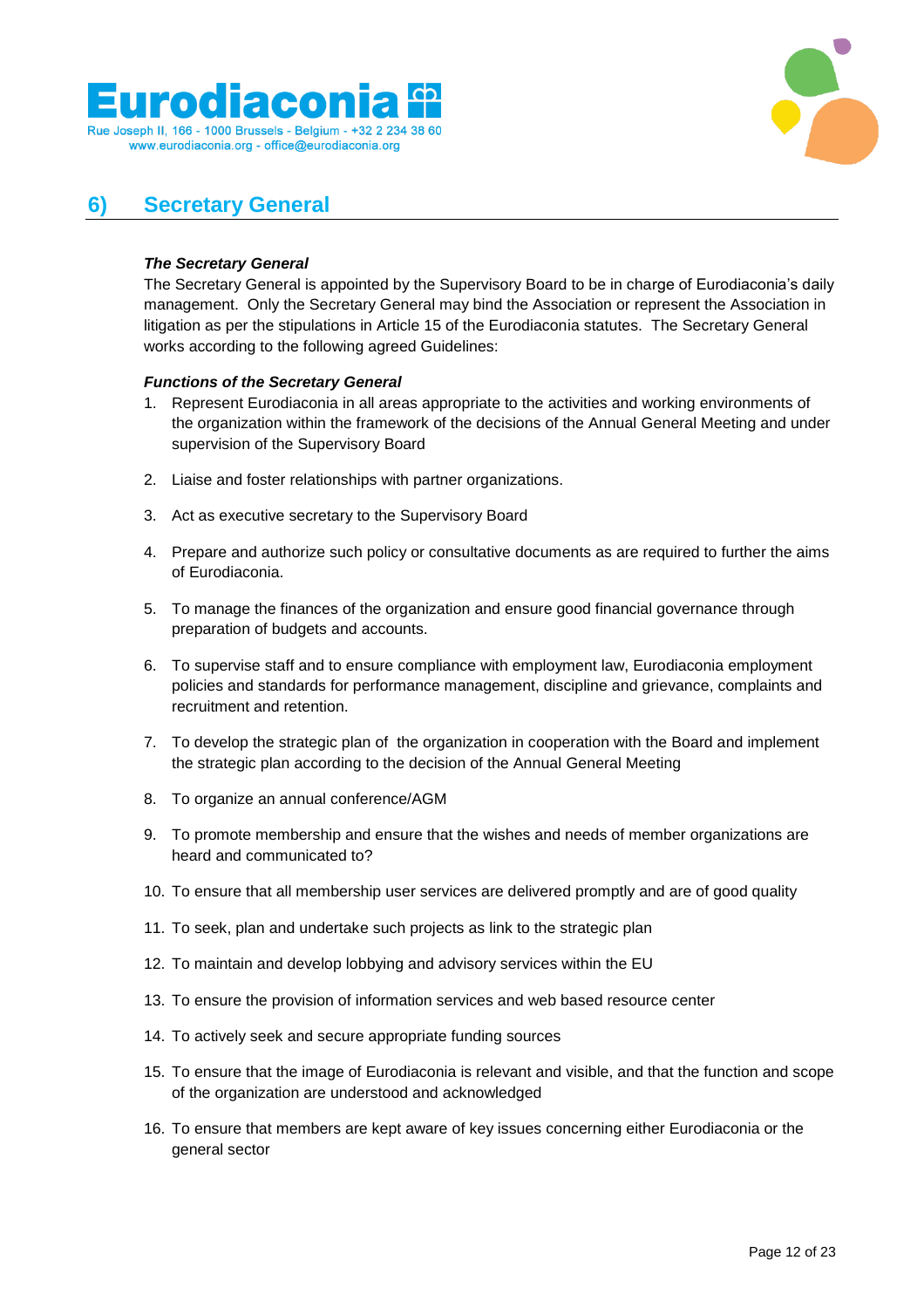



- 17. To ensure that the Board is up-dated in a timely manner on all relevant issues of governance and policy
- 18. To ensure representation on all relevant planning and liaison groups
- 19. To ensure the secretariat function for all groups or individuals undertaking Eurodiaconia business

### *This is not an exhaustive list*

### *Management Guidelines*

### • Task

The Secretary General (hereafter SG) is responsible for the overall strategic and financial management of the organization and for undertaking the daily management of Eurodiaconia and in doing so comply with relevant legislation, the statutes of the organization and the management guidelines as set out by the board. The SG is the head of the office and is responsible for carrying out the decisions of the Board.

### Mandate

The SG has the mandate to manage the organization including to

- sign and manage contracts with employees
- sign and manage any other contracts within the approved budget
- represent the organization towards third parties in all forms

On issues relating to  $3<sup>rd</sup>$  parties that are deemed to be of an extraordinary character the SG coordinates Eurodiaconia's communication with the Chairman.

The SG must act under decision of the Chairman of the Supervisory Board in relation to

signing project or programme contracts with the European institutions

### Cooperation with the Board

The SG prepares the Board meetings under direction of the Chairman. The SG must prepare items for the agenda in a way that makes the Board able to make an informed opinion on the items that require a decision.

The SG is responsible for keeping proper minutes of the meetings, which must be sent out no later than 2 weeks after the Board meeting. A summary of public decisions of the Board are reported in the Eurodiaconia newsletter.

### Reports

The SG prepares a quarterly report to the Board on the process and progress of the work plan as well as on the financial situation.

The SG is responsible for preparing an annual activities report to the Annual General Meeting

The SG is responsible for preparing a draft strategy and work plan for the organization and present it to the Board for discussion and decision.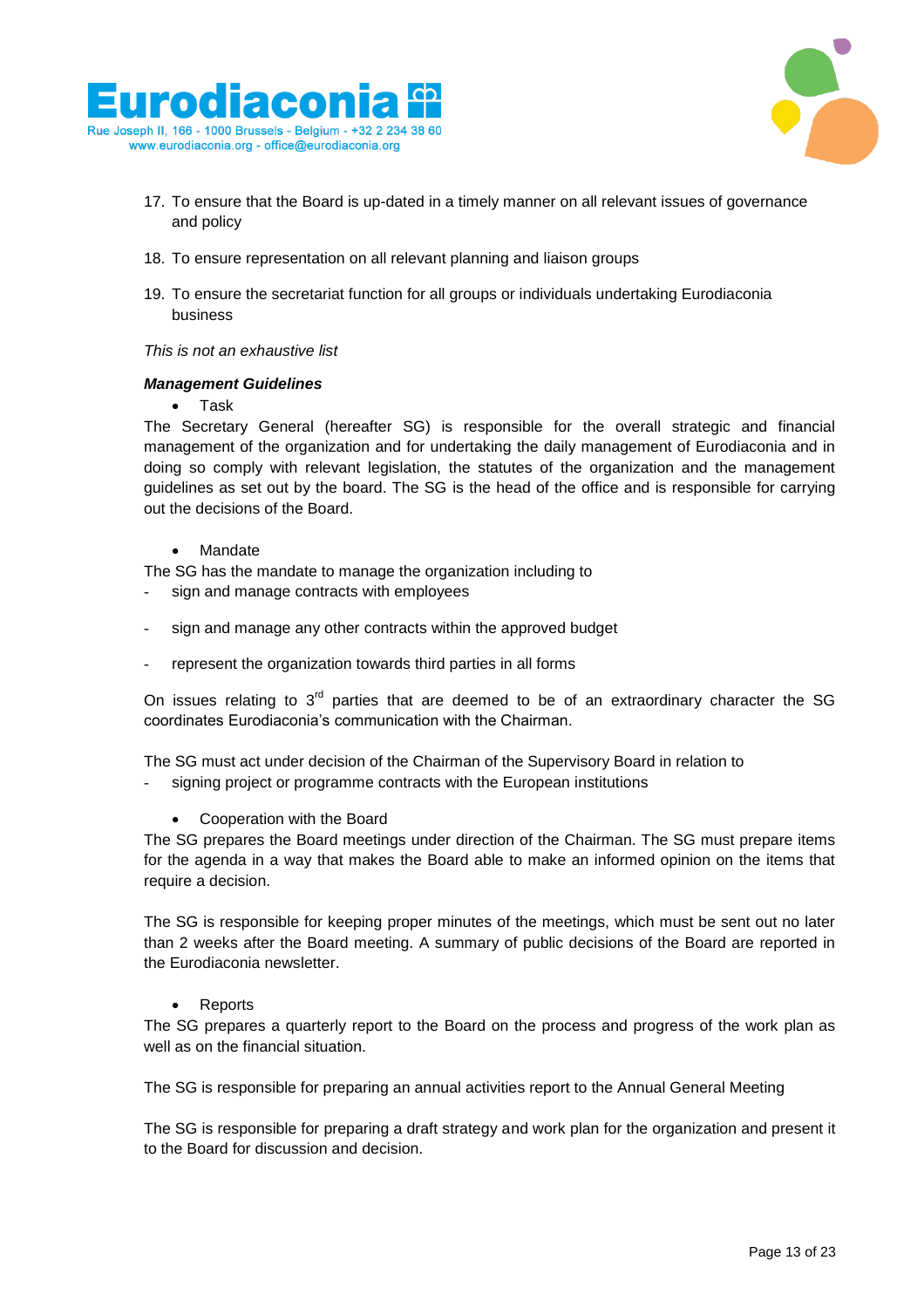



### Financial management

The SG is responsible for preparing a budget for the organization and a draft financial strategy to be prepared in coordination with the financial advisor of the Board. The SG is responsible for managing the audit of the organization and fulfillment of any obligations towards the European institutions with regard to project and programme funding.

### • Documentation

The SG must ensure that minutes of Board meetings and AGMs are properly kept and that all documents of the organization are archived in a proper way

### • Supervision

The SG's line manager is the Chairman of the Supervisory Board who is also responsible for annual appraisals of the SG's work.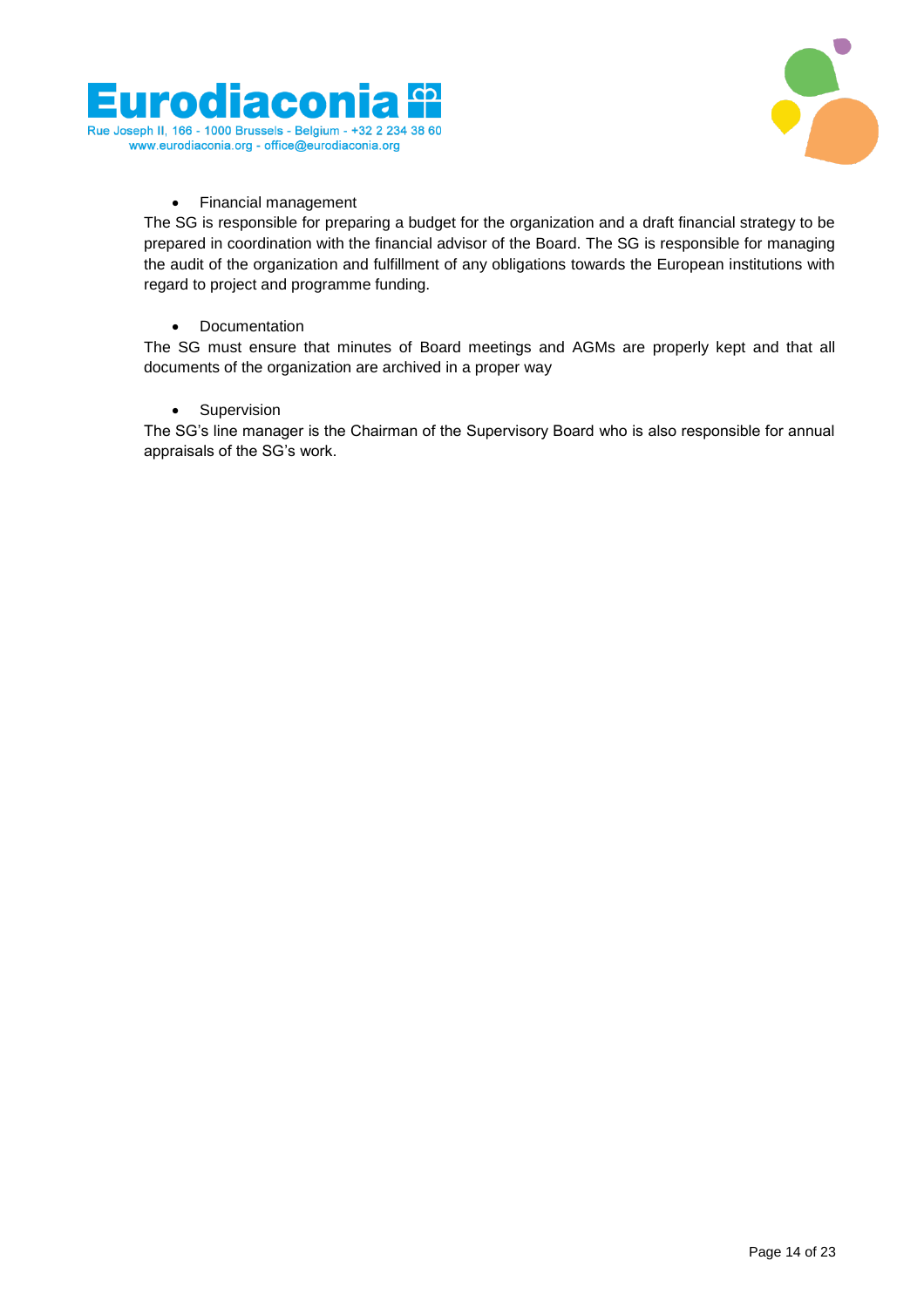



#### **Annex 1**

### **Guidelines for a Eurodiaconia Annual General Meeting**

The Annual General Meeting of Eurodiaconia is the highest decision making body of Eurodiaconia. All members of Eurodiaconia are invited to attend and participate in setting the direction of the organization for the coming year. The AGM is also where the business of the Association is carried out- elections to the board, approval of budgets etc. The statutes of Eurodiaconia give the following instruction as regards the Annual General Meeting:

## **The General Meeting**

**Article 10 The General Meeting: Composition** 

- **10.1 10.1** The General Meeting shall be composed of all the members of the Association.<br>**10.2** Each member has one voting right
- **10.2** Each member has one voting right.<br>**10.3** The General Meeting is chaired by
- **10.3** The General Meeting is chaired by the chairman of the Supervisory Board.

#### **Article 11 The General Meeting: Convention**

**11.1** The members of the Association shall meet in ordinary General Meeting at least once a year.

The General Meeting shall also meet whenever the Supervisory Board considers that it is needed or at the request of half of the members of the Association. These requests shall be submitted to the Supervisory Board.

**11.2** The General Meeting shall convene at the location indicated in the notice of meeting.

This notice shall be sent by the Secretary General, by letter, fax or e-mail four weeks before the General Meeting and shall include the agenda.

**11.3** The General Meeting may only deliberate if the members present represent at least fifty percent plus one of the total number of votes as determined in Article 10.2.

If this quorum is not reached, a new Meeting shall be convened, in accordance with Article 11.2, which shall validly deliberate regardless of the number of members present.

The decisions of the General Meeting shall be taken by a simple majority of the votes present.

- **11.4** When decisions concern the following questions for which 2/3 of all voting rights shall be required to pass the resolution:
	- amendment to the Statutes;
	- the exclusion of any members; and
	- the winding up of the Association.

Abstention shall not be taken into account in the vote. Voting shall be by secret ballots.

**11.5** Statutory changes shall enter into force only following their approval by the competent authority according to Article 50 §3 of the Law of 27 June 1921 and their publication in the appendices to the "*Moniteur belge*" according to Article 51 §3 of the Law of 27 June 1921.<br>**11.6** TI

**11.6** The decisions of the General Meeting will be kept by the Secretary General in the minutes register, kept in the Association's headquarters or any other location approved by the Supervisory Board.

**11.7** All members shall be informed of the decisions taken by the General Meeting by post, fax or email.

**11.8** No matter may be taken decision on which is not included in the agenda.

#### **Article 12 The General Meeting: Powers and responsibilities**

The General Meeting shall hold all powers, in particular it shall be exclusively competent to:

- approve the annual accounts and determine the Association's budget on a proposal from the Supervisory Board ;

- set the amount of the annual membership fee and the special contribution of the members on a proposal from the Supervisory Board ;

- accept the strategic plan on a proposal by the Supervisory Board and the Secretary General;
- elect, dismiss the members of the Supervisory Board and grant the discharge from their duties;
- nominate an election committee
- amend the Statutes on a proposal of the Supervisory Board;
- exclude any members; and
- wind up the Association.

The purpose of these guidelines is to give guidance as to the expectations of the hosting organization and to give clarity as to the responsibilities of different parts of the AGM as well as gather in one place the procedures for various parts of the AGM as well as a check list and time frame for planning an AGM. Part 1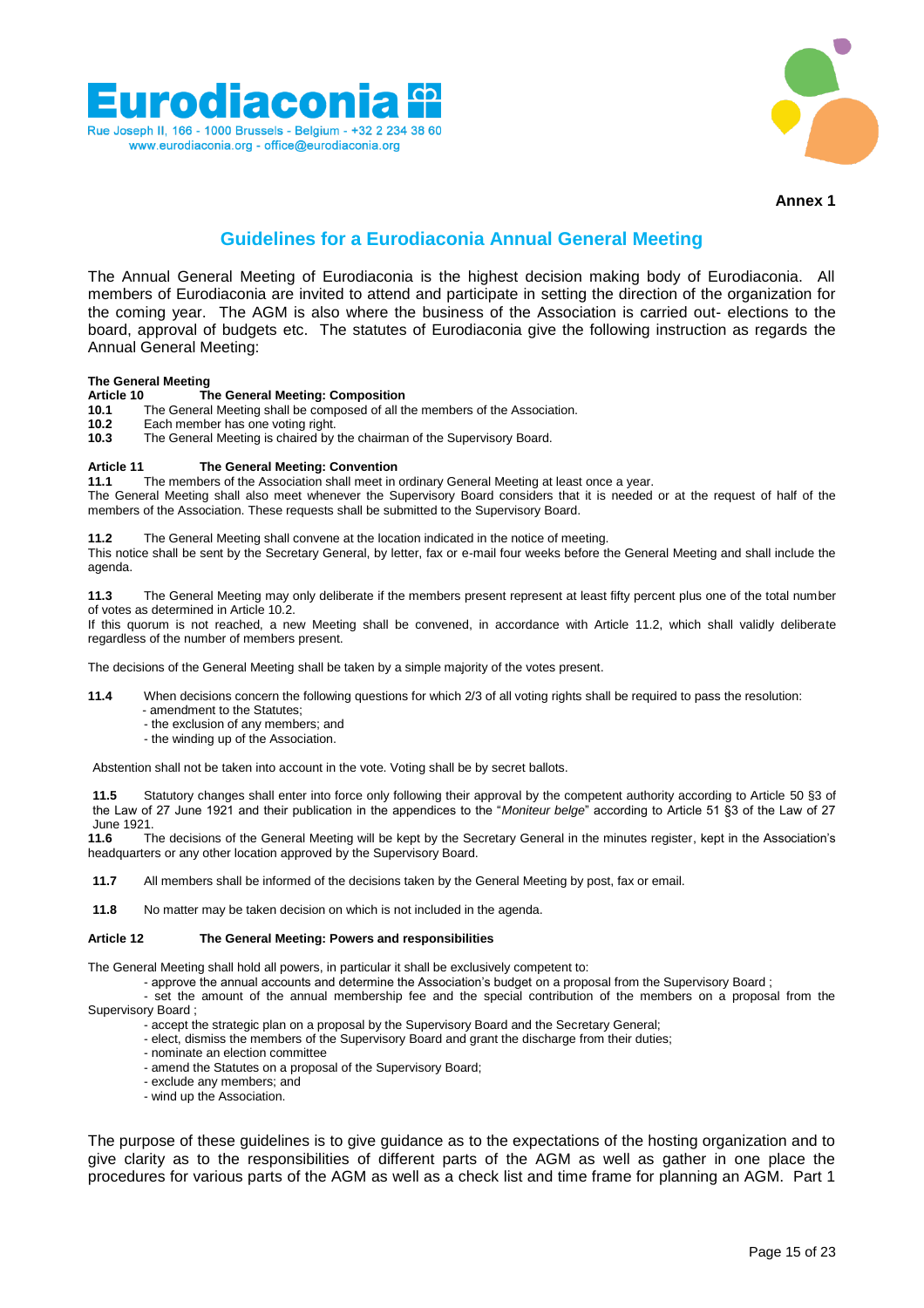



is orientated towards the Hosting Organisation and Part 2 is orientated towards the Supervisory Board and Secretariat.

### **PART 1 – Hosting a Eurodiaconia Annual General Meeting**

Hosting an AGM is an undertaking for any organization and resources, particularly human, need to be available from the prospective hosts to be able to plan, execute and evaluate an AGM. However, hosting an AGM should not be a burden to a Member Organization and as such these guidelines serve to give a clear indication of what the expectations are of a prospective host.

### *Responsibilities of Hosting Organisation*

Venue

- The Hosting Organisation must identify a suitable venue for the AGM. The AGM is normally held over three days. The venue should include the following:
	- One plenary hall, suitable for 50 60 persons in either theatre, classroom or banquet style seating
	- Working Space for up to four working groups at any one time,
	- An area for displays of materials and information

All of these spaces should be available from  $8$  am  $-6$  pm on each day of the AGM unless other arrangements are made by the Secretariat.

Where ever possible, a room should be available for meetings and secretariat preparation for the whole duration of the AGM.

Additionally, a room should be available for the Supervisory Board to meet prior to the opening of the AGM and after the closing of the AGM.

Where ever possible, all venues should be accessible to persons of reduced mobility.

Facilities should be available in the plenary hall for audio visual presentations including projection equipment and amplification. If required, the plenary hall should be suitable for the installation of interpretation equipment.

The proposed venue should be located near to public transport and be within easy reach of hotels and other facilities.

A variety of accommodation should be proposed by the Host Organisation if accommodation is not available at the conference venue or where various prices of accommodation are preferred. Due to the varying situations of Eurodiaconia members it is suggested that at least three options of accommodation are available ranging from  $40 - 60$  Euros;  $60 - 80$  Euros and 80 Euros plus (guideline only and dependent on local situation in host country). Delegates are responsible for booking their own accommodation however it may be prudent to be able to block book rooms in an appropriate hotel which can then be released to Eurodiaconia delegates using a special code.

The following meals should be provided:

- Day 1 lunch (sandwiches etc. or cultural equivalent) Afternoon tea/coffee and biscuits/fruit Evening meal – minimum 2 hot courses plus  $1 - 2$  glasses of wine/water per person. Buffet style is acceptable.
- Day 2 Morning Coffee/tea and biscuits/cake lunch (sandwiches etc. or cultural equivalent) Afternoon tea/coffee and biscuits/fruit Evening meal – minimum 2 hot courses plus  $1 - 2$  glasses of wine/water per person. Buffet style is acceptable.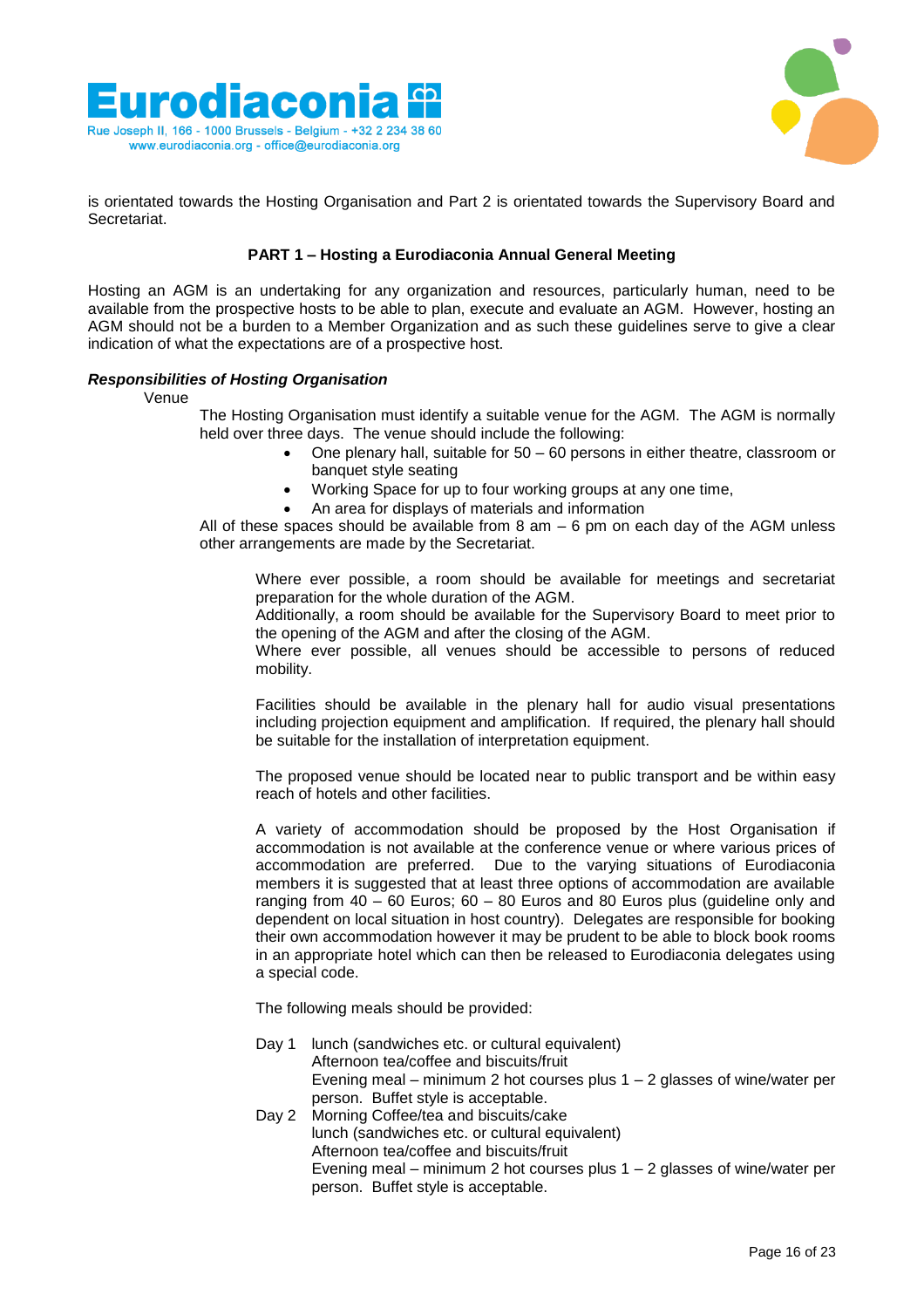



### Day 3 Morning Coffee/tea and biscuits/cake Lunch (sandwiches etc. or cultural equivalent)

It is assumed that breakfast will be provided at the accommodation.

Water should be available in the conference rooms at all times.

Possibilities for printing, photocopying and internet access (preferably Wireless) should be available in the AGM venue.

### Additional Responsibilities

Opening Act of Worship and daily devotions

The Host Organisation is responsible for an opening service to dedicate the meeting to God. Such a service should include prayer, music and a relevant message/sermon for the AGM. This service is normally led by members of the Hosting Organisation or related Church and normally included words of welcome from the Hosting Organisation and/or related Church as appropriate. This service should last no more than 30 minutes and will be the first programme item of the AGM

The Host Organisation is also requested to present two short morning devotions for days 2 and 3 of the conference,

### Travel Information

The Host Organisation should provide information on travel from airports and train stations to the AGM venue, the hotels proposed and between the hotels proposed and the AGM venue. A contact number of delegates to reach a host representative on the opening day of the conference is also required.

If needed, the host organization is responsible for providing the necessary documentation for Visa's.

#### Finance

Although Eurodiaconia holds responsibility for the total AGM Budget, it is the responsibility of the Host to ensure costs for their responsibilities are possible in the event budget. Indications of prices must be given at the time of presenting a candidature for hosting an AGM and these will then be revisited if an offer to host has been accepted. If the Host wishes to offer to pay for one meal or other cost of the AGM then this should be indicated in the proposal for hosting however this is not obligatory but is welcomed. All costs must be approved by the Eurodiaconia Secretary General before any contract is entered into.

#### Guests

The Host Organisation may wish to invite particular partners or dignitaries to the AGM. This is very much welcomed however the invitation should ideally be cosigned by Eurodiaconia.

### Communications and PR

The Host Organisation is responsible, where possible and appropriate, to invite journalists and other media to report on the AGM. No statements may be issued on behalf of Eurodiaconia without the approval of the Secretary General.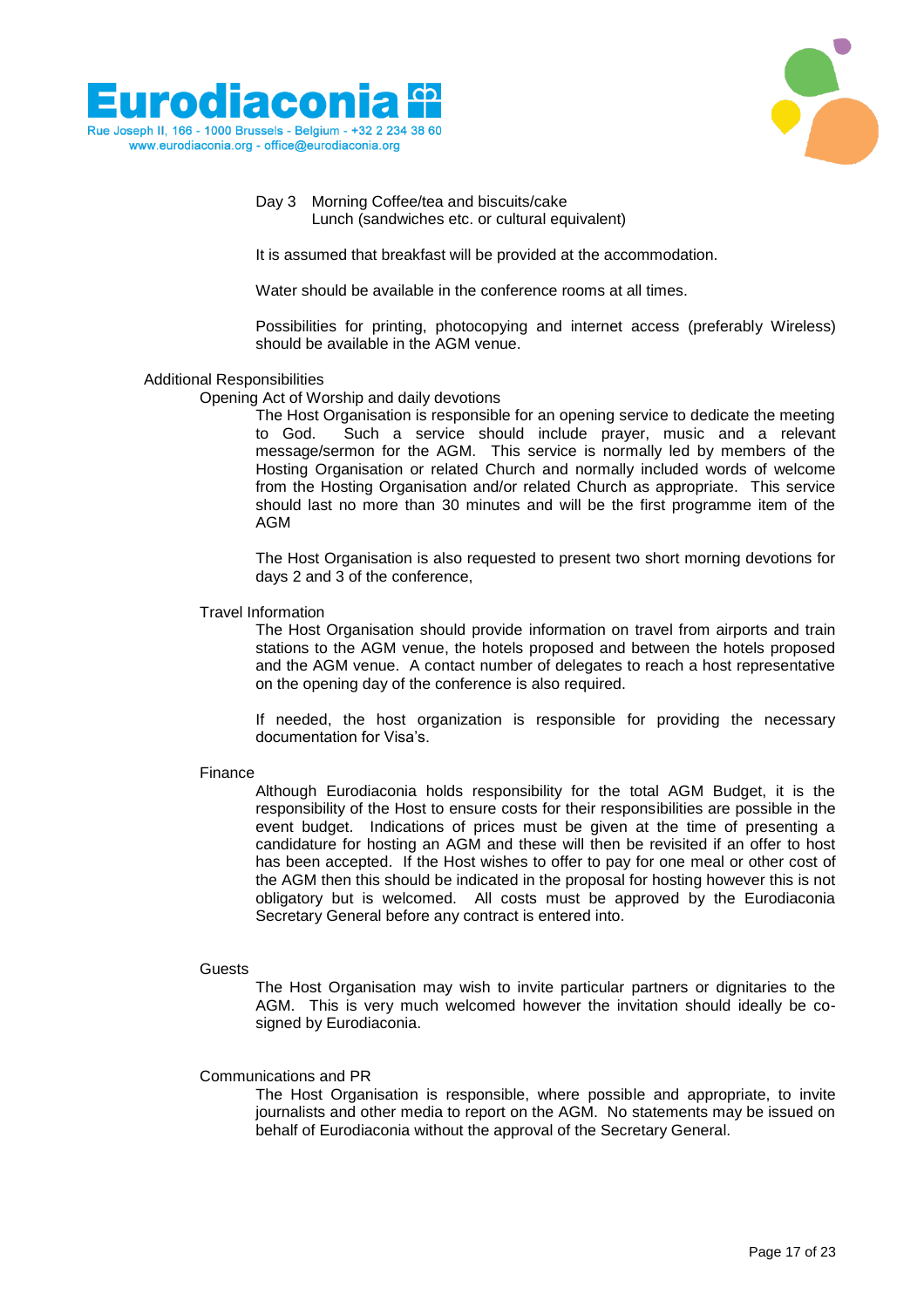



### Planning and Co-ordination

The Host Organisation should appoint one person to be the main contact person with the Eurodiaconia secretariat and as much as possible communication should flow between the Secretary General of Eurodiaconia and the named contact person of the Host Organisation. During the AGM at least one representative of the Host Organisation should be on hand at all times to deal with any arising issues at the AGM and to assist delegates.

At least one planning meeting should be held between the hosts and the Secretary General to visit the venue, agree budget and decide other issues. Ideally this should be held in January of the year of the AGM.

#### Entertainment

The Host Organisation is welcome to propose cultural entertainment for at least one evening where possible. This could be traditional music, dancing etc. or a trip to cultural landmarks.

#### Visits to Host Organizations Projects

Where the programme of the conference allows for it, visits to diaconal projects would be most welcomed. Discussion on who best to do this will take place at the planning meeting.

It should be noted that the programme of the event is the responsibility of the Eurodiaconia Supervisory Board and they are assisted by the secretariat in its planning.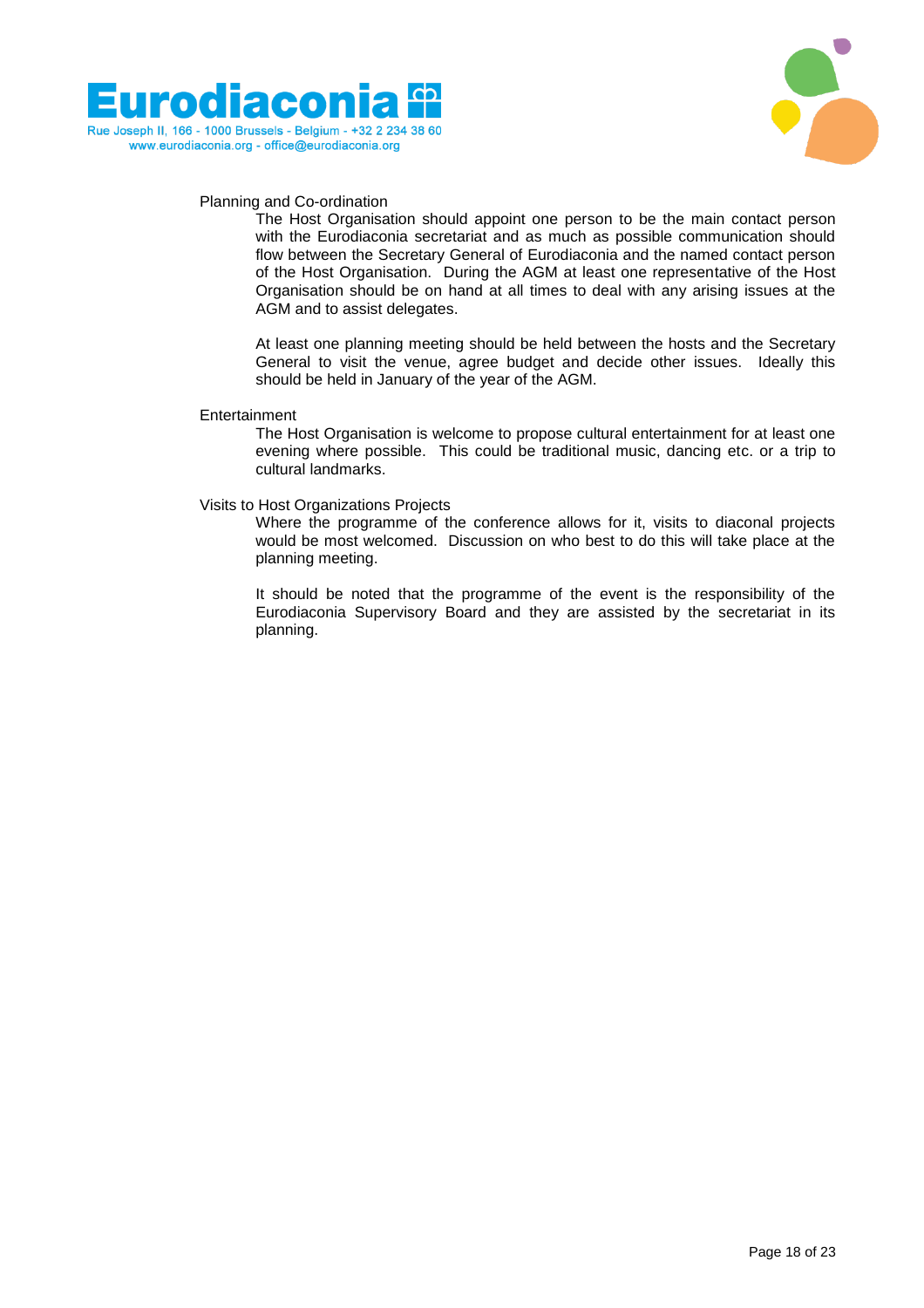



### **Part 2 - Organizing a Eurodiaconia AGM**

### *Planning*

The following calendar notes all the tasks to be carried out for a Eurodiaconia AGM, the person responsible and relevant notes. This should be reviewed and revised following each AGM.

| <b>WHEN</b> | <b>WHAT</b>                                                                                                                                                                                                                                                                                                                                                                                                  | <b>WHO</b>                                   |
|-------------|--------------------------------------------------------------------------------------------------------------------------------------------------------------------------------------------------------------------------------------------------------------------------------------------------------------------------------------------------------------------------------------------------------------|----------------------------------------------|
| December    | Supervisory Board agrees theme and outline of Programme<br>✓<br>and decides on any major issues e.g. membership fee or<br>statute changes. Provisional Budget produced and discussed                                                                                                                                                                                                                         | Supervisory<br><b>Board</b><br>Secretariat   |
|             | if possible.<br>$\checkmark$<br>Decision to be taken on need for interpretation                                                                                                                                                                                                                                                                                                                              |                                              |
| January     | Meeting with hosts to agree venue info, programme outline,<br>$\checkmark$<br>budget                                                                                                                                                                                                                                                                                                                         | Secretariat<br>Hosts                         |
| February    | Approval of Fee for AGM by Supervisory Board (by email)<br>✓<br>Booking and Information Pack sent to MO's (including request<br>✓<br>for financial assistance)<br>Confirm Interpreters and Equipment<br>✓<br>✓<br>Invitations sent to invited guests/partners<br>Contact taken with proposed speakers<br>✓                                                                                                   | Secretariat                                  |
| March       | $\checkmark$<br>Reminders for registration in weekly news letters<br>Deadline for requests for financial assistance. Agree what<br>✓<br>support to be provided and inform delegates and hosts.<br>$\checkmark$<br>Preparation of templates for documents and presentations<br>Book travel and accommodation for Staff and Board<br>✓                                                                         | Secretariat                                  |
| April       | ✓<br>Supervisory Board to approve final programme, agree on<br>documents, motions for voting and presentation of accounts.<br>✓<br>All documentation sent to MO's and guests one week after the SB<br>meets<br>Invoices sent for fee<br>✓<br>✓<br>Final information letter sent with information on transport, contact<br>etc.<br>Prepare AGM handbook<br>✓<br>Chase up final registrations<br>✓             | Supervisory<br><b>Board</b><br>Secretariat   |
| May         | Preparation of presentations, discussion sessions etc.<br>$\checkmark$<br>✓<br>Confirm with hosts any special requirements for delegates<br>e.g. diet or mobility<br>Agree and prepare contents of welcome pack<br>✓<br>✓<br>Arrange registration procedure<br>Prepare Voting Papers etc.<br>✓<br>Prepare Chairs Agenda and final programme<br>✓<br>✓<br>Organize dressing of conference hall                | Secretariat<br>Hosts                         |
| June        | ✓<br>Hold AGM                                                                                                                                                                                                                                                                                                                                                                                                | <b>ALL</b>                                   |
| July        | ✓<br>Thank you letters to hosts and others as necessary<br>✓<br>Publish minutes, record of decisions and report of AGM on<br>website and send to all members<br>✓<br>Prepare summary of issues raised for next Supervisory Board<br>✓<br>Receive evaluation from host<br>✓<br>Hold evaluation with staff team<br>Revise planning document<br>✓<br>Prepare internal report for Supervisory Board on AGM.<br>✓ | Secretariat<br>Hosts<br>Supervisory<br>Board |

### *Documentation*

Each AGM requires a certain number of documents to be circulated in advance to members to assist them and prepare them for their participation in the AGM. The number of documents and content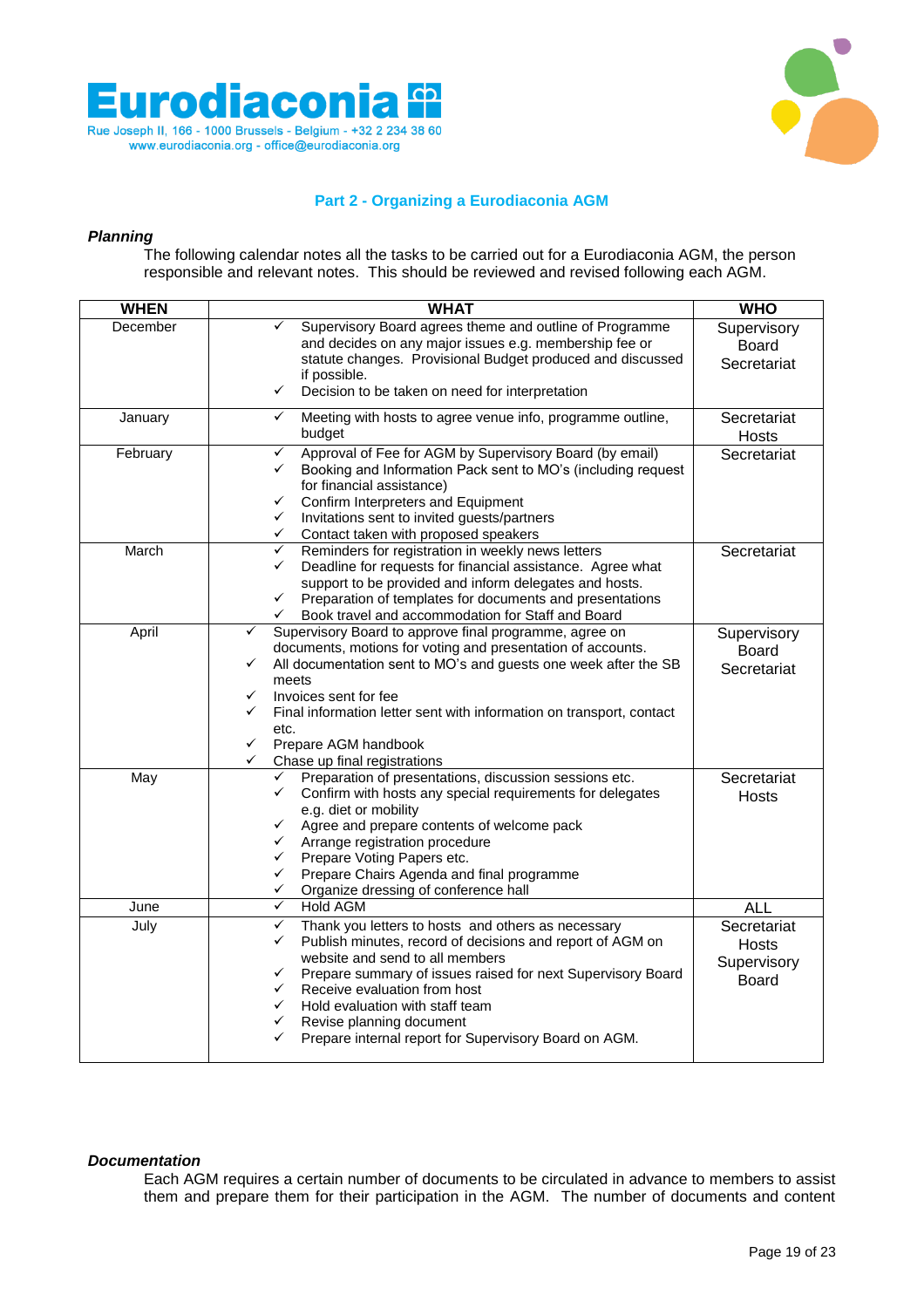



will vary depending on the programme of the AGM but it could be anticipated that the following will be required:

| <b>Document</b>                                    | <b>Purpose</b>                           |
|----------------------------------------------------|------------------------------------------|
| Minutes of the Previous AGM                        | For Approval by the AGM                  |
| Agenda and programme                               | Information on content of meeting        |
| List of candidates for election to the Supervisory | For information to prepare vote.         |
| Board                                              |                                          |
| Financial Report on previous year and current year | Previous year report for adoption by AGM |
| (the latter for information)                       | Current year for information             |
| Annual Report for previous years                   | For adoption by the AGM                  |
| Proposed financial and work plan for next year     | For adoption and agreement               |
| Information on agenda items/speakers/working       | For preparation and information          |
| groups as needed                                   |                                          |

It is also suggested that members are sent the most recent version of the Statutes in advance of the AGM. Since 2009 the practice has been to provide no paper copies of documents. All documents are sent by email to delegates and Member Organizations and should be available through the website.

### *Interpretation and Translation*

Traditionally, interpretation German – English is provided at the Annual General Meeting and all AGM documents are translated into German from the original English (the current majority language). Depending on the needs of members and the cost of equipment and personnel, the Supervisory Board may decide to withdraw interpretation facilities and provide alternative means of language support – e.g. paying for an additional delegate from a particular member to provide whispered translation. With regards to documents, they are normally translated into German and it is anticipated that this will continue in line with the policy on translation of other documents and publications.

#### *Guests*

A number of partners of Eurodiaconia should be invited as a matter of course – these include but are not limited to:

| <b>Organisation</b>              | Who                                               |
|----------------------------------|---------------------------------------------------|
| Conference of European Churches  | Director, Church and Society Commission           |
|                                  | Executive Secretary responsible for Social Policy |
| Ecumenical Diaconal Year Network | Secretary General, members of Board               |
| Interdiac                        | Director and others as appropriate                |

Other possible guests could include, depending on the content of the meeting and the developing relationships:

- Churches Commission on Migration in Europe
- Caritas Europa
- Social Platform
- European Anti-Poverty Network
- Representatives of organizations wishing to join Eurodiaconia
- Representatives of other organizations active in Diaconia e.g. educational and research institutes

All guests must attend at their own cost although the conference fee may be waived by the Secretary General in individual cases. The host organization may add to the guests based on local need.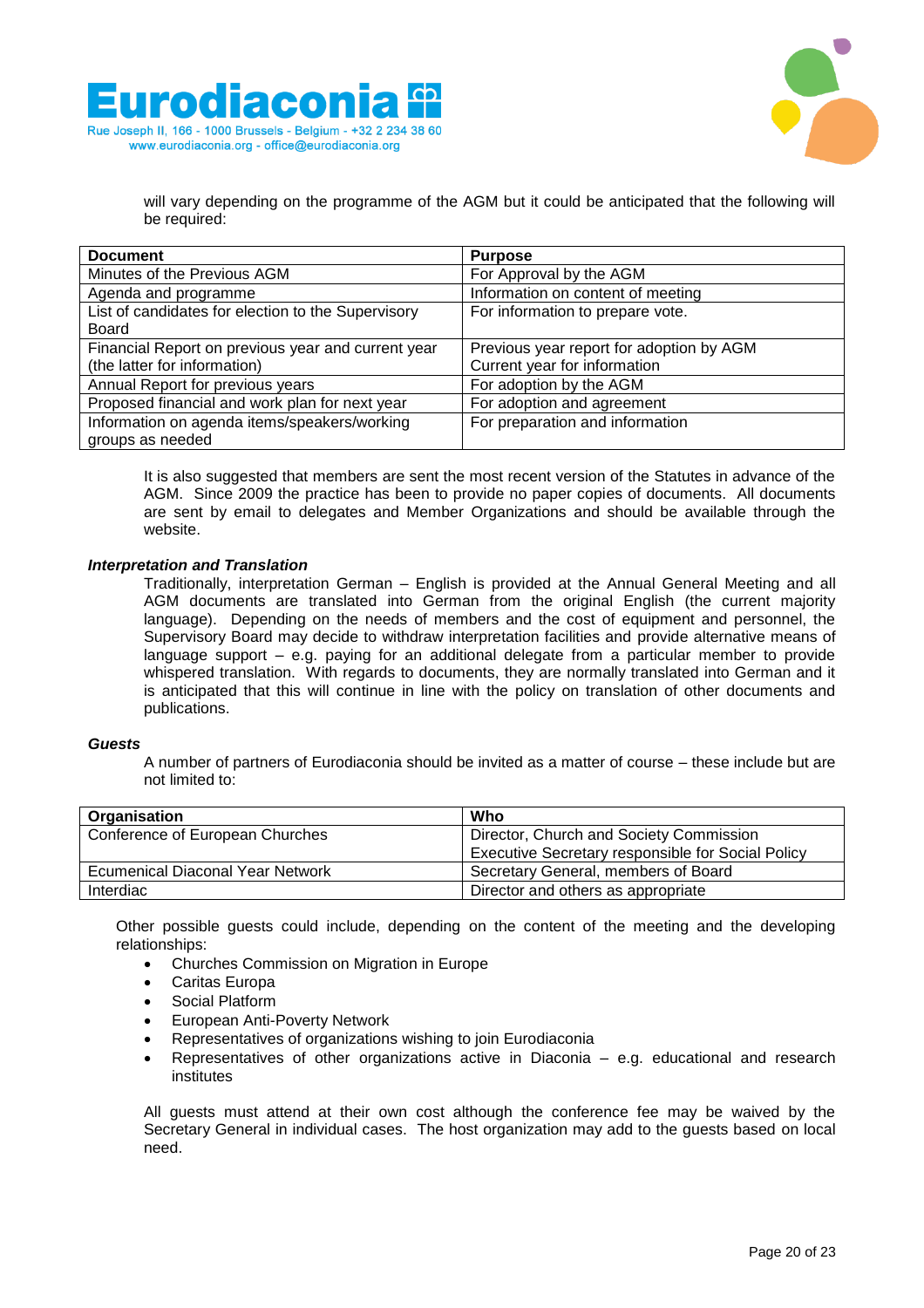



### *Programme*

Traditionally, the programme of the AGM is organized over three days although this may be changed by the Supervisory Board if they wish. Variety in presentation methods and ways of work is encouraged and the participation of all members of the Board in presenting agenda items and facilitating working groups etc. is encouraged. Normally, time is set aside for the Regional Platforms/Groupings to meet during the AGM. Strategy should be led by the Supervisory Board. Work plans can be presented by the Secretary General as can reviews of previous years. The Financial Advisor, Chairman and Secretary General should discuss together the best way to present agenda items relating to finance. Any other items can be chaired by any member of the Board in agreement with the Chairman. The Secretary General will prepare a 'Chairs agenda' for all AGM chairs to guide them through the programme and procedure and assist them in keeping time.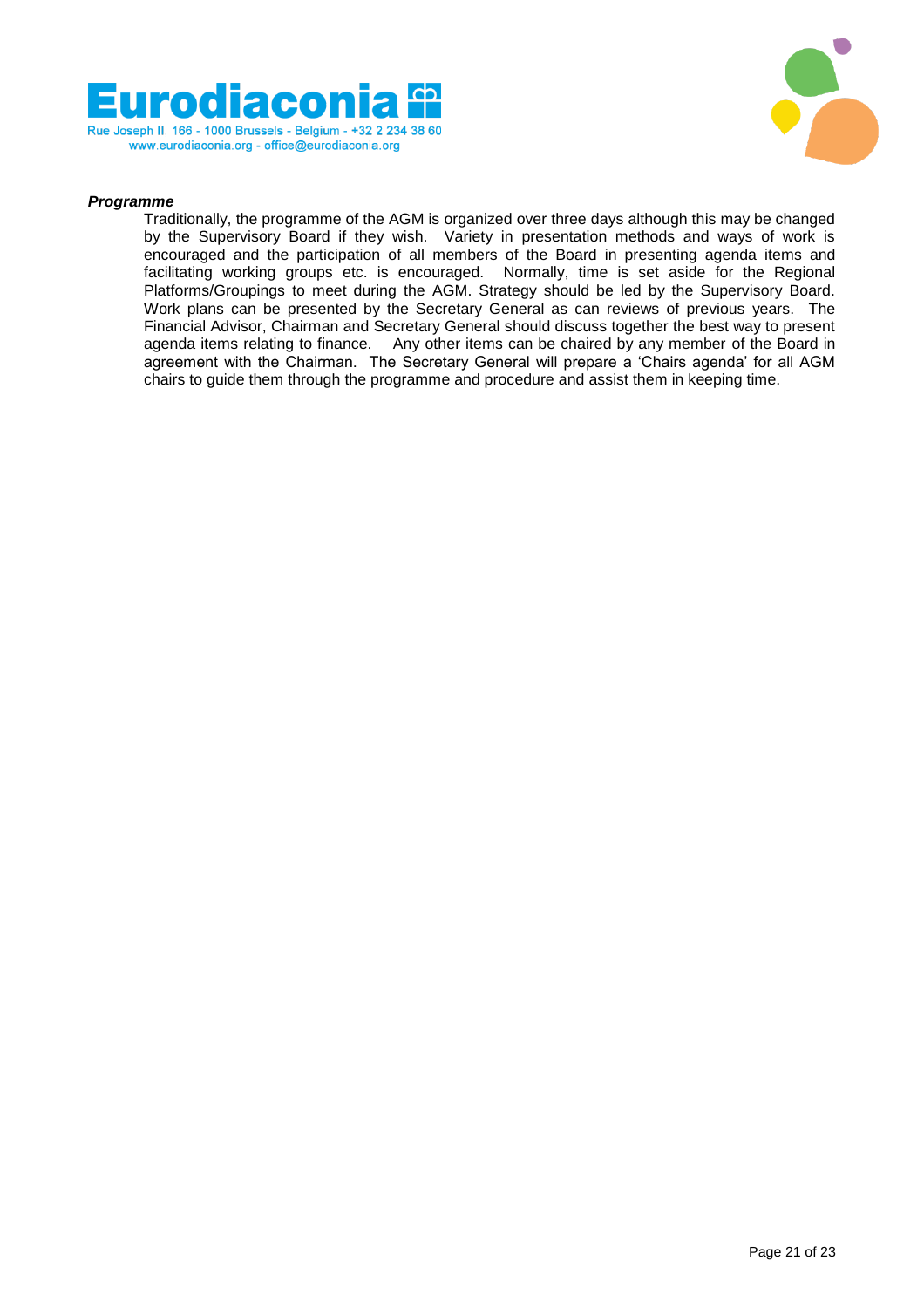



**Annex 2**

### **PROFILE OF EURODIACONIA SUPERVISORY BOARD MEMBERS**

### **Over all responsibilities**

Supervisory Board members provide strategic direction and governance to the organization in between Annual General Meetings. They ensure that the organization is working in line with its vision, mission and objectives. The Supervisory Board also monitors the work of the secretariat, particularly the Secretary General, to ensure that the needs of members are being met and that decisions taken by the AGM and at Board meetings are implemented correctly, timely and appropriately. Although it is the Secretary General who is responsible for the day to day management of the organization and its resources, the Supervisory Board has a responsibility to set the direction and orientation for the Secretary General along the lines agreed at the AGM.

A usual Supervisory Board meeting will normally cover the following general agenda items:

- Report of Office Activities
- Working with partners
- Membership Issues
- Governance Issues including preparation of Annual General Meetings
- Strategy and Finance including implementation of the operational plan, evaluation, financial strategies and accounts and strategic planning
- Policy and Programme including updates on advocacy and policy work and approval of policy papers and updates on the work of working groups and networks

Board members look to guide the interests of the organization as a whole and are not members of the Board on behalf of one organization but rather as a collective representation of all the membership. As such, Board members should not be pursuing a member agenda but rather working in the best interests of all members.

#### **Time Requirements**

The Supervisory Board meets 4 times a year. One of those meetings is held prior to the Annual General Meeting necessitating an early arrival for the AGM. The other three are normally held over a two day period in Brussels. In the future, it is planned that Supervisory Board meetings will take place in February, April, June (AGM) and October. This time frame has been identified as the best for planning and budgeting each year.

Normally meetings will start at 11 am on the first day and concluded by 12.30 pm on the second day to accommodate travel arrangements. Supervisory Board members are expected to be prepared for Board meetings and have read documents in advance.

In addition to the actual Supervisory Board meetings elected members are expected to attend the Annual General Meeting (3 days including the Board meeting) which normally takes place in late May/early June.